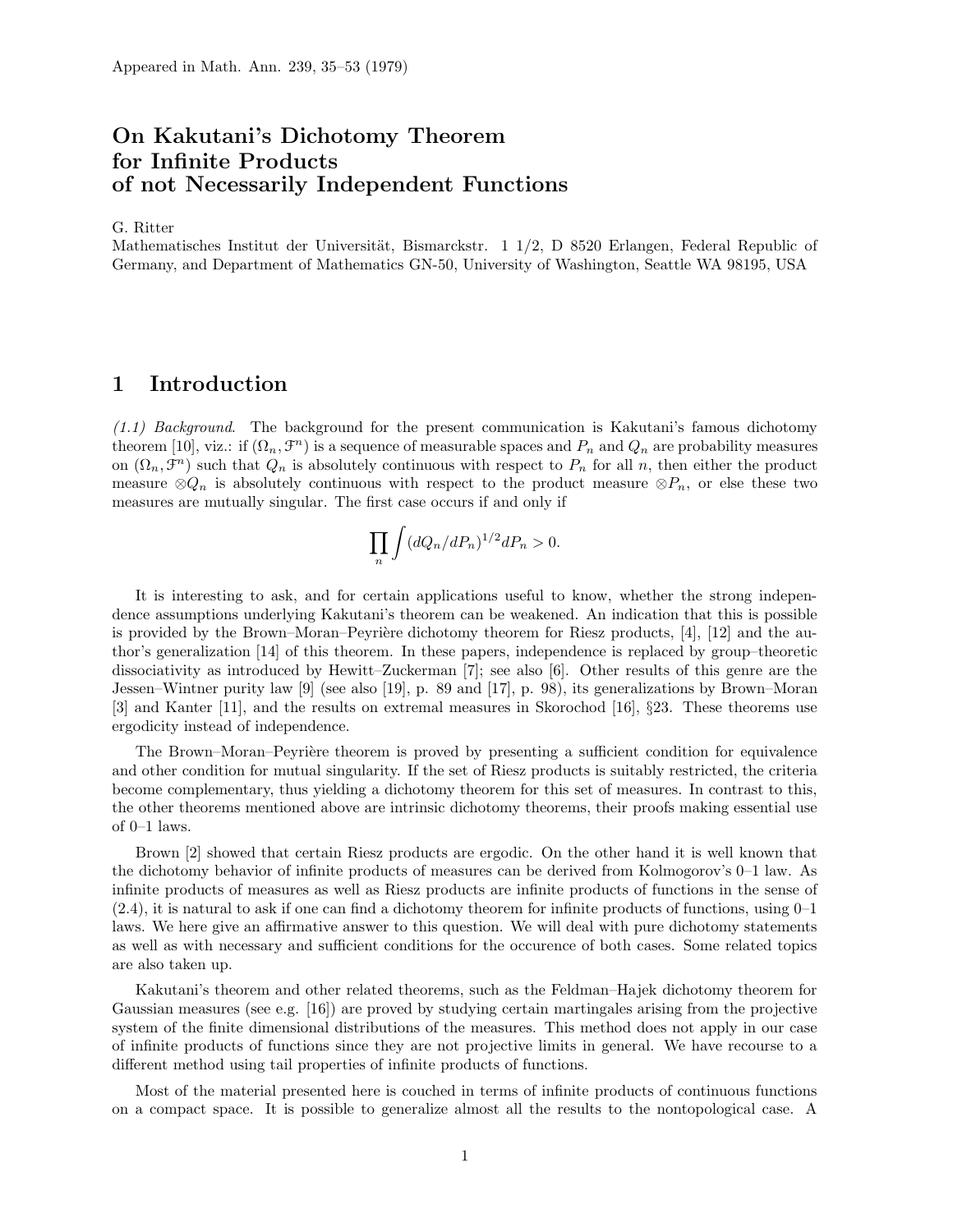discussion of this point is given in (7.8) and a sample theorem is stated in (7.9). This theorem contains Kakutani's theorem as a special case.

Applications, in particular to Riesz products and generalized Riesz products, will be given in a forthcoming paper [15].

The author thanks Prof. Robert Blumenthal for stimulating conversations and also for Counterexample (2.5). He also thanks Prof. K. Krickeberg for a number of useful comments.

(1.2) Outline. Section 2 introduces the notion of an infinite product of uncorrelated functions. In Sects. 3 and 4, we deal with sufficient conditions for two such products to be absolutely continuous or mutually singular. In Sect. 5, we prove a fairly general dichotomy theorem for measures on measurable spaces. Section 6 is devoted to an application of this theorem to infinite products, while Sect. 7 deals with criteria for orthogonality and absolute continuity in the case of dichotomy of infinite products.

## 2 Infinite Products of Uncorrelated Functions

(2.1) Definitions. Let  $(\Omega, \mathcal{F}, P)$  be a probability space, let A be an index set, let E be the net of all finite subsets of A, and let  $(f_{\alpha})_{\alpha\in A}$ ,  $(g_{\alpha})_{\alpha\in A}$ , and  $(f_{\alpha,l})_{\alpha\in A}$   $(1 \leq l \leq n)$  be families in  $\mathcal{L}_1(P)$  such that the integrals in  $(a)$ – $(d)$  make sense.

(a) We will say that  $(f_{\alpha})$  is  $(P-)uncorrelated$ , if, for all  $\Phi \in \mathcal{E}$ , we have

$$
\int \prod_{\alpha \in \Phi} f_{\alpha} dP = \prod_{\alpha \in \Phi} \int f_{\alpha} dP.
$$

(b) We will say that  $(f_{\alpha,1}), \ldots, (f_{\alpha,n})$  are jointly  $(P-)uncorrelated$ , if, for all  $\Phi \in \mathcal{E}$  and all mappings  $\tau : \Phi \to [1, n]$ , we have

$$
\int \prod_{\alpha \in \Phi} f_{\alpha, \tau(\alpha)} dP = \prod_{\alpha \in \Phi} \int f_{\alpha, \tau(\alpha)} dP.
$$

(c) We will say that  $(f_{\alpha})$  is *square (P-)uncorrelated*, if  $(f_{\alpha})$  and  $(f_{\alpha}^2)$  are jointly uncorrelated.

(d) We will say that  $(f_{\alpha})$  and  $(g_{\alpha})$  are *jointly square (P-)uncorrelated*, if  $(f_{\alpha})$ ,  $(g_{\alpha})$ ,  $(f_{\alpha}^2)$ ,  $(g_{\alpha}^2)$ , and  $(f_{\alpha}g_{\alpha})$  are jointly uncorrelated.

(2.2) Examples. (a) Examples of (square) uncorrelated families that are not independent occur in a natural way in Fourier analysis. If  $\Delta$  is a dissociate subset in the dual group X of a compact Abelian group G, and if  $(a_\chi)_{\chi \in \Delta}$  and  $(b_\chi)_{\chi \in \Delta}$  are two families of complex numbers such that  $|a_\chi| \leq \frac{1}{2}$  and  $|b_\chi| \leq \frac{1}{2}$ , then the families  $(f_\chi)_{\chi \in \Delta}$  and  $(g_\chi)_{\chi \in \Delta}$ , where  $f_\chi := (1 + a_\chi \chi + \bar{a}_\chi \chi^{-1})$  and  $g_\chi := (1 + b_\chi \chi + \bar{b}_\chi \chi^{-1})$ , are jointly square uncorrelated with respect to Haar measure on G. More generally, if  $(T_{\alpha})_{\alpha \in A}$  is a 1–dissociate system (see [14]) in X and if  $(f_\alpha)_{\alpha \in A}$ ,  $(g_\alpha)_{\alpha \in A}$  are two families of continuous functions on G such that the supports of the Fourier transform  $\hat{f}_{\alpha}$  and  $\hat{g}_{\alpha}$  are contained in  $T_{\alpha}$  for all  $\alpha \in A$ , then the families  $(f_{\alpha})$  and  $(g_{\alpha})$  are jointly uncorrelated with respect to Haar measure on G.

(b) Affine transforms of jointly (square) uncorrelated families are jointly (square) uncorrelated. More explicitely, let  $(f_{\alpha,1}), \ldots, (f_{\alpha,n})$  be n jointly uncorrelated families and let  $l_{\alpha,k}$  have the form

$$
l_{\alpha,k} = b_{\alpha,k,1} f_{\alpha,1} + \dots + b_{\alpha,k,n} f_{\alpha,n} + c_{\alpha,k}
$$

for  $\alpha \in A$  and  $k \in [1,t]$ , where the  $b_{\alpha,k,l}$ 's and  $c_{\alpha,k}$ 's are complex numbers. Then the families  $(l_{\alpha,1}),\ldots, (l_{\alpha,t})$  are jointly uncorrelated. Furthermore, let  $(f_{\alpha})$  and  $(g_{\alpha})$  be two jointly square uncorrelated families and let  $m_{\alpha,k}$  have the form

$$
m_{\alpha,k} = a_{\alpha,k} f_{\alpha} + b_{\alpha,k} g_{\alpha} + c_{\alpha,k}
$$

for  $\alpha \in A$  and  $k \in \{1,2\}$ . Then the two families  $(m_{\alpha,1})$  and  $(m_{\alpha,2})$  are jointly square uncorrelated. The first of these propositions is proved by a straightforward computation, while the second one follows from it.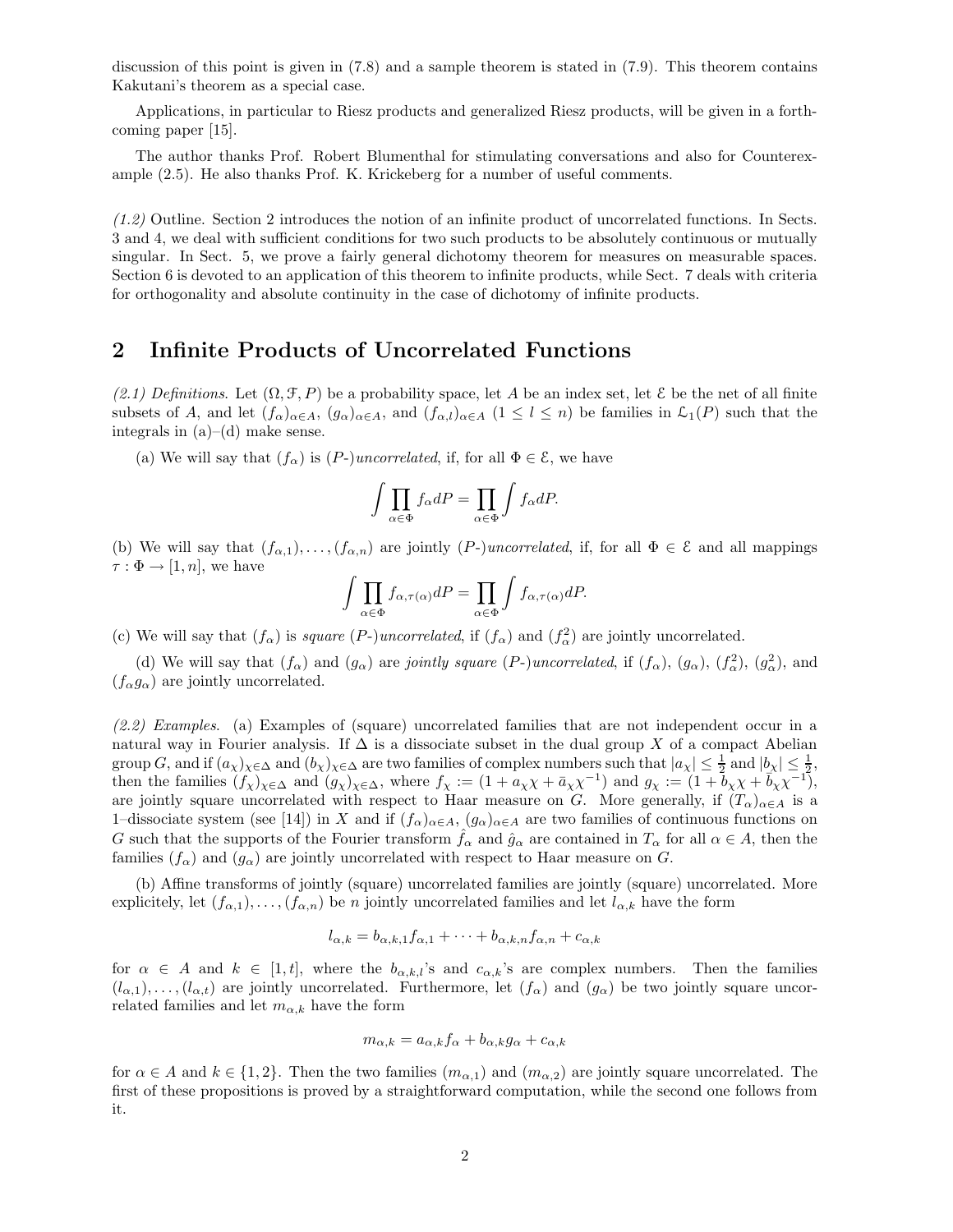(c) There is an intimate connection between (strongly) multiplicative systems (see e.g. [17]) and (square) uncorrelated families. Every (strongly) multiplicative system is (square) uncorrelated. On the other hand, it follows from (b) that  $(f_\alpha)$  is (square) uncorrelated if and only if  $(f_\alpha - \int f_\alpha)$  is (strongly) multiplicative.

(d) Let  $(\mathfrak{I}^n)_{n\geq 0}$  be a decreasing sequence of sub- $\sigma$ -algebras of  $\mathfrak{I}$  and let  $(f_n)_{n\geq 0}$  and  $(g_n)_{n\geq 0}$  be two sequences in  $\mathcal{L}_1^+(P)$  adapted to  $(\mathcal{T}^n)$ . Suppose that  $E_p(f_n | \mathcal{T}^{n+1}) = 1 = E_p(g_n | \mathcal{T}^{n+1})$  for all  $n \geq 0$ . (The symbol  $E_p$  indicates the conditional expectation with respect to the measure P.) Then the sequences  $(f_n)$  and  $(g_n)$  are jointly uncorrelated. There is a similar example with an increasing instead of a decreasing sequence of sub– $\sigma$ –algebras.

 $(2.3)$  Notation. For the sake of simplicity we will restrict matters mainly to the case of a compact space K with its Borel  $\sigma$ –algebra B and a normed Radon measure P on K. By the standard extension procedure P will be considered a regular Borel measure on K.  $\mathcal{C}(K)$  will mean the space of all continuous functions on  $K$  and we define

$$
\mathcal{C}_1^+(K) := \{ f \in \mathcal{C}(K) \mid f \ge 0, \int f dP = 1 \}.
$$

 $\mathcal{M}_1^+(K)$  will denote the set of all normed Radon measures on K. Throughout, we will consider weak\* topology on  $\mathcal{M}_1^+(K)$ .

If  $(f_{\alpha})$  is a family of complex-valued functions on K and if  $\Phi \in \mathcal{E}$ , we will write  $f_{\Phi} := \prod_{\alpha \in \Phi} f_{\alpha}$ .

Now suppose that  $(f_{\alpha})$  is an uncorrelated family in  $\mathcal{C}_1^+(K)$ . Then  $f_{\Phi}P$  is obviously a normed Radon measure on K.

(2.4) Definition. Let  $(f_\alpha)$  be an uncorrelated family in  $\mathcal{C}_1^+(K)$ . Each weak\* cluster point of the net  $(f_{\Phi}P)_{\Phi \in E} \subseteq \mathcal{M}_1^+(K)$  will be called an *infinite product generated by the family*  $(f_{\alpha})$ .

(2.5) Counterexample. In general, the weak\* limit of  $(f_{\Phi}P)$  does not exist, not even in the independent case. The following example is due to R. Blumenthal (oral communication). I am grateful to him for permitting me to include it here.

Consider a P-independent sequence  $(f_n) \subseteq C_1^+(K)$  such that the sequence  $(\prod_{l=0}^n f_l)$  converges to 0 P–a.e. (this is true if  $\prod_{l=0}^{\infty} \int f_l^{\frac{1}{2}} dP = 0$ ). It follows that this sequence is not uniformly integrable and there exists a measurable set  $B$  such that the sequence

$$
\left(\int_{B} \prod_{l=0}^{n} f_l dP\right) \ge 0\tag{1}
$$

diverges as n goes to infinity (see e.g. [5], 4.21.1). We now define  $K' := K \times \{0,1\}$  and two mappings  $\theta : K \to K'$  and  $\delta : K' \to K$  by  $\theta(\chi) := (x, 1_B(x))$  and  $\delta(\chi, y) := \chi$ . We carry the structure on K over to K' by putting  $P' := P_0$  and  $f'_n = f_n \circ \delta$ . As  $\delta \circ \theta(\chi) = \chi(\chi \in K)$ , the sequence  $(f'_n)$  is  $P'$ -independent. On the other hand,  $\phi: K' \to \mathbb{R}$  defined by  $\phi(\chi, y) := y$  is a continuous function on  $K'$ , we have  $\phi \circ \theta = 1_B$ , and therefore

$$
\int \phi \prod_{l=0}^{n} f_l' dP' = \int_B \prod_{l=0}^{n} f_l dP
$$

diverges in view of (1), i.e.  $\left(\prod_{l=0}^{n} f'_{l}\right) P'$  does not converge in the weak\* sense.

We will make constant use of the following properties of the supports of infinite products.

(2.6) Lemma. (a) Let  $(f_{\alpha})$  be uncorrelated and let  $Q_f$  be an infinite product generated by  $(f_{\alpha})$ . Then, for any  $\Phi \in \mathcal{E}$ ,

- (i)  $Q_f\{f_{\Phi}<\varepsilon\}\leq \varepsilon$  and
- (ii) the set  $\{f_{\Phi} > 0\}$  is a support of  $Q_f$ .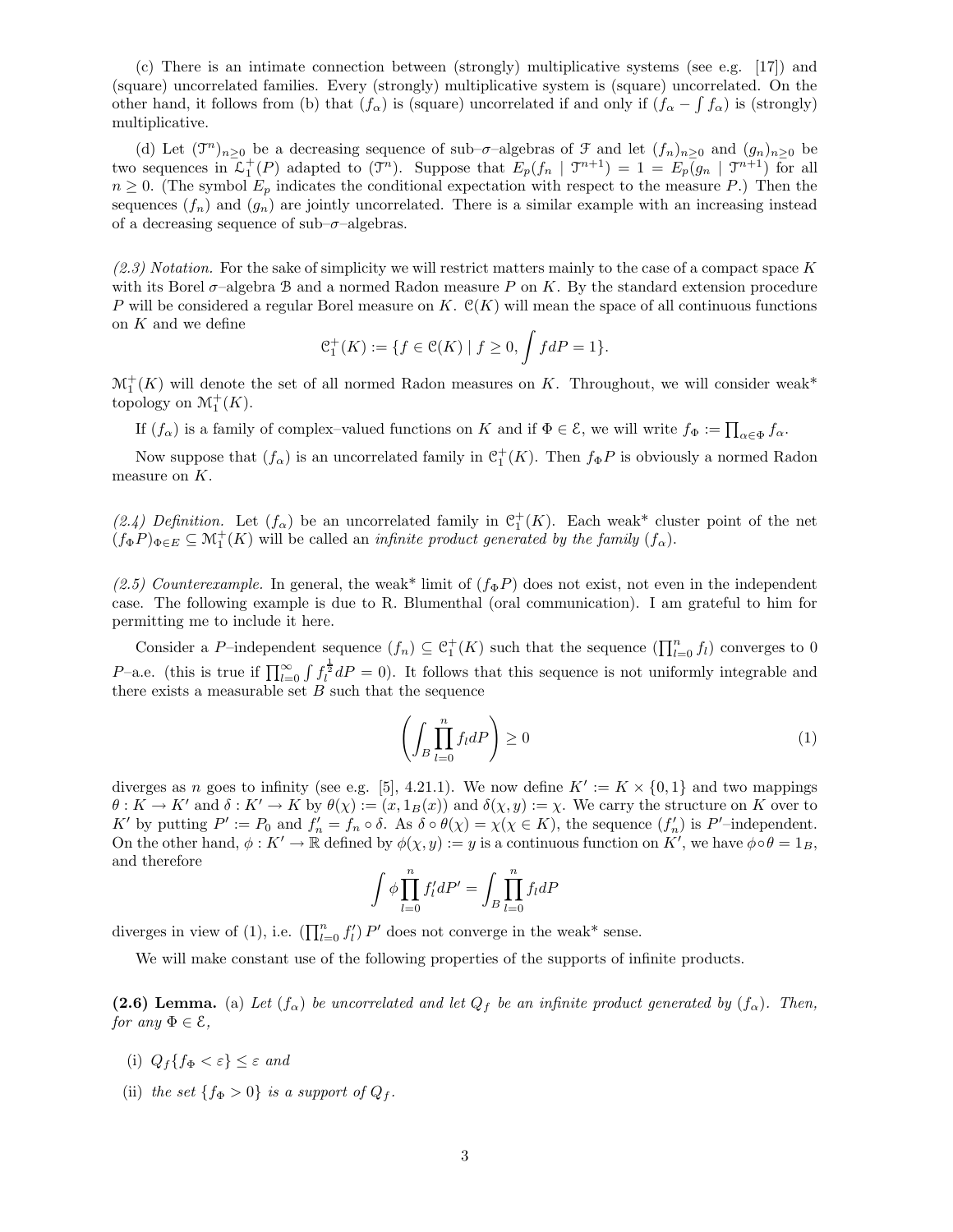(b) Let  $(f_\alpha)$  and  $(g_\alpha)$  be jointly uncorrelated and let  $Q_f$  be an infinite product generated by  $(f_\alpha)$ . Then we have for any  $\Phi \in \mathcal{E}$ 

(iii)  $Q_f\{f_{\Phi}/g_{\Phi} < \varepsilon\} \leq \varepsilon$ . (Here  $\frac{f_{\Phi}}{g_{\Phi}}$  is defined as 0 where  $f_{\Phi}$  and  $g_{\Phi}$  vanish.)

*Proof.* Let  $Q_f = \lim_{\sigma} f_{\Phi_{\sigma}} P$ . Then (i) follows from the estimates

$$
Q_f\{f_{\Phi} < \varepsilon\} \le \liminf_{\sigma} \int_{\{f_{\Phi} < \varepsilon\}} f_{\Phi_{\sigma}} dP \le \liminf_{\sigma} \int_{\{f_{\Phi} < \varepsilon\}} f_{\Phi} f_{\Phi_{\sigma}} \backslash \Phi dP \le \varepsilon,\tag{1}
$$

while (ii) is an immediate consequence of (i). In order to prove (iii), one proceeds as in the proof of  $(1)$ to show that

$$
Q_f\{0 < f_\Phi/g_\Phi < \varepsilon\} \le \varepsilon. \tag{2}
$$

Estimate (iii) then follows from (2) and (ii).

(2.7) Definition. Let  $Q_g$  be an infinite product generated by an uncorrelated family  $(g_\alpha)_{\alpha\in A}$  and let  $\Phi \in \mathcal{E}$ . Any cluster point R of  $g_{\Psi_\tau \backslash \Phi} P_{\tau}$ , where  $(\Psi_\tau)$  is any subset of E such that  $Q_g = \lim_{\tau} g_{\Psi_\tau} P$ , will be called a *tail measure* for  $Q<sub>q</sub>$  and  $\Phi$ .

(2.8) Remarks. (a) It is plain that  $Q_q$  is absolutely continuous with respect to R with Radon–Nikodym derivative  $g_{\Phi}$ . In particular, any other tail measure R' for  $Q_g$  and  $\Phi$  coincides with R on the set  $\{g_{\Phi} > 0\}$ .

(b) Now let  $\Phi \in \mathcal{E}$  and suppose that we have  $S\{g_{\Phi} = 0\} = 0$  for all infinite products S generated by  $(g_{\alpha})_{\alpha\in A\setminus\Phi}$ . Any tail measure R for  $Q_g$  and  $\Phi$  is then supported by the set  $\{g_{\Phi}>0\}$  and, by (a), there is only one such measure R. R is equivalent to  $Q_g$ . If  $Q_g = \lim_{\tau} g_{\Psi_{\tau}} P$ , then  $R = \lim_{\tau} g_{\Psi_{\tau} \setminus \Phi} P$ .

(2.9) Notation. The uniquely defined tail measure in (2.8.b) will be denoted by  $R_{g,\Phi}$ .

(2.10) Lemma. Let  $(f_{\alpha})$  and  $(g_{\alpha})$  be jointly uncorrelated, let  $\Phi \in \mathcal{E}$ , and suppose that

- (α)  $S{g_{\Phi}}=0$  = 0 for all infinite products S generated by  $(g_{\alpha})_{\alpha\in A\setminus\Phi}$ . Then we have
- (i)  $(f_{\Phi}/g_{\Phi})Q_g = f_{\Phi}R_{g,\Phi}$  and
- (ii)  $\int f_{\Phi}/g_{\Phi} dQ_g = 1$ .

Proof. Using (2.8.a) we may write

$$
f_{\Phi}Q_g = f_{\Phi}g_{\Phi}R_{g,\Phi}.
$$

Equality (i) now follows from  $(2.6.ii)$  and  $(\alpha)$ , while (ii) follows from (i).

(2.11) Remarks. (a) We will repeatedly use the inequality  $\int f_{\Phi}/g_{\Phi} dQ_g \leq 1$ , which holds without assuming  $(2.10.\alpha).$ 

(b) In the context of sequences instead of families of functions it is suitable to slightly restrict the notion of an infinite product. By an *infinite product*  $Q_q$  generated by an uncorrelated sequence  $(g_n)_{n>0}$ in  $C_1^+(K)$  we mean any weak\* cluster point of the sequence  $(g_{[0,n]}P)_{n\geq 0}$ .

Let  $m \geq 0$ . Any cluster point R of  $(g_{[m,n_{\tau}]}P)_{\tau}$ , where  $(n_{\tau})$  is any subset of N such that  $Q_g =$  $\lim_{\tau} g_{[m,n_{\tau}]}P$ , will be called a *tail measure* for  $Q_g$  and m. If we have  $S{g_{[0,m]}=0}=0$  for all infinite products S generated by  $(g_n)_{n\geq m}$ , it is plain that any tail measure R for  $Q_g$  and m is then supported by the set  $\{g_{[0,m]} > 0\}$  and there is only one such measure R (cf. (2.8)); it will be denoted by  $R_{g,m} R_{g,m}$  is equivalent to  $Q_g$  and if  $Q_g = \lim_{\tau} g_{[0,n_{\tau}]} P$ , then  $R_{g,m} = \lim_{\tau} g_{[m,n_{\tau}]} P$ .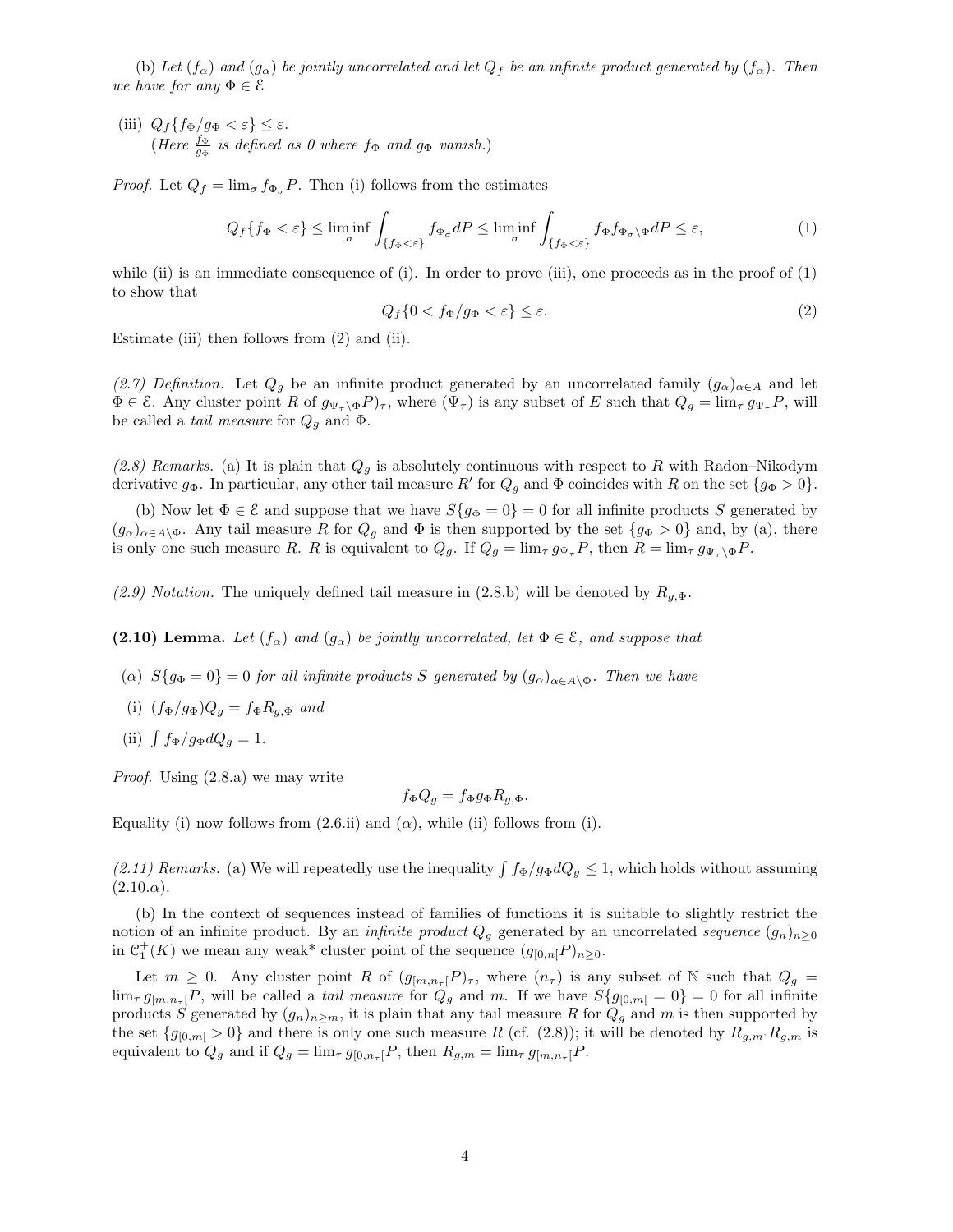## 3 Absolute Continuity of Infinite Products

 $(3.1)$  Explanation. In this section we compile some results about absolute continuity of infinite products that can be proved by well known methods.  $(f_{\alpha})$  and  $(g_{\alpha})$  will denote two jointly uncorrelated families in  $C_1^+(K)$ .  $Q_f$  and  $Q_g$  will denote two infinite products generated by  $(f_\alpha)$  and  $(g_\alpha)$ , respectively.

#### (3.2) Lemma. Suppose that

(a)  $\lim_{\Phi, \Psi} \int (f_{\Psi \setminus \Phi} / g_{\Psi \setminus \Phi})^{1/2} dQ_g = 1.$ 

Then the net  $(f_{\Phi}/g_{\Phi})^{1/2}$  converges in  $\mathcal{L}_1(Q_g)$  to a function  $h \in \mathcal{L}_2(Q_g)$ . *Proof.* We use the Cauchy–Schwarz inequality and  $(2.11.a)$  to estimate for  $\Psi \supseteq \Phi$ 

$$
\begin{split} [\int |(f_\Phi/g_\Phi)^{1/2} - (f_\Psi/g_\Psi)^{1/2}|dQ_g]^2 = & [\int (f_\Phi/g_\Phi)^{1/2}|1 - (f_{\Psi\backslash\Phi}/g_{\Psi\backslash\Phi})^{1/2}|dQ_g]^2 \\ \leq & 2(1-\int (f_{\Psi\backslash\Phi}/g_{\Psi\backslash\Phi})^{1/2}dQ_g). \end{split}
$$

Hence  $(f_{\Phi}/g_{\Phi})^{1/2}$  is a Cauchy net in  $\mathcal{L}_1(Q_g)$  by ( $\alpha$ ). Again making use of (2.11.a) we see that this net is bounded in  $\mathcal{L}_2(Q_g)$ . The rest now follows from weak compactness of the unit ball in  $\mathcal{L}_2(Q_g)$ .

(3.3). We now deal with a sufficient condition for  $Q_f$  to be absolutely continuous with respect to  $Q_g$ . The method of its proof goes back to Kakutani [10] and has been applied to many other cases.

(3.4) Proposition. (a) Suppose that  $(f_{\alpha})$ ,  $(g_{\alpha})$  and  $Q_q$  satisfy either the hypothesis

$$
(\alpha) \ \lim_{\Phi, \Psi} \int (f_{\Phi}/g_{\Phi}) (f_{\Psi \backslash \Phi}/g_{\Psi \backslash \Phi})^{1/2} dQ_g = 1
$$

or the hypotheses

(*β*)  $\lim_{\Phi, \Psi} \int (f_{\Psi \setminus \Phi}/g_{\Psi \setminus \Phi})^{1/2} dQ_g = 1$ 

and  $(f_{\Phi}/g_{\Phi})$  is uniformly  $Q_q$ -integrable.

Then the net  $(f_{\Phi}/g_{\Phi})$  converges in  $\mathcal{L}_1(Q_q)$ .

- (b) If the net  $(f_{\Phi}/g_{\Phi})$  converges in  $\mathcal{L}_1(Q_q)$  then the following three statements are equivalent.
- (i)  $Q_f$  is absolutely continuous with respect to  $Q_g$  and has Radon–Nikodym density lim<sub>Φ</sub>  $f_{\Phi}/g_{\Phi}$ ;
- (ii)  $\lim_{\Phi} (f_{\Phi}/g_{\Phi})Q_g = Q_f;$
- (iii) there exists a subnet  $(\Phi_{\sigma})$  of  $\mathcal E$  such that  $\lim_{\sigma} (f_{\Phi_{\sigma}}/g_{\Phi_{\sigma}})Q_g = Q_f$ .

*Proof.* We use (2.11.a) to estimate for  $\Psi \supseteq \Phi$ 

$$
\int ((f_{\Phi}/g_{\Phi})^{1/2} - (f_{\Psi}/g_{\Psi})^{1/2})^2 dQ_g \leq 2(1 - \int (f_{\Phi}/g_{\Phi})(f_{\Psi \backslash \Phi}/g_{\Psi \backslash \Phi})^{1/2} dQ_g.
$$

Hence hypothesis ( $\alpha$ ) is equivalent to the convergence of the net  $(f_{\Phi}/g_{\Phi})^{1/2}$  in  $\mathcal{L}_2(Q_g)$ . But as all our functions are  $\geq 0$ , this is equivalent to the convergence of  $(f_{\Phi}/g_{\Phi})$  in  $\mathcal{L}_1(Q_g)$ .

If (β) is satisfied then, by Lemma (3.2), the net  $(f_{\Phi}/g_{\Phi})^{1/2}$  converges  $Q_g$ -stochastically. Hence  $(f_{\Phi}/g_{\Phi})$  converges  $Q_g$ -stochastically and the assertion follows from uniform integrability.

Part (b) of the proposition is evident.

(3.5) Remarks. (a) Statement (3.4.iii) is of course satisfied when all the  $g_{\alpha}$ 's are 1.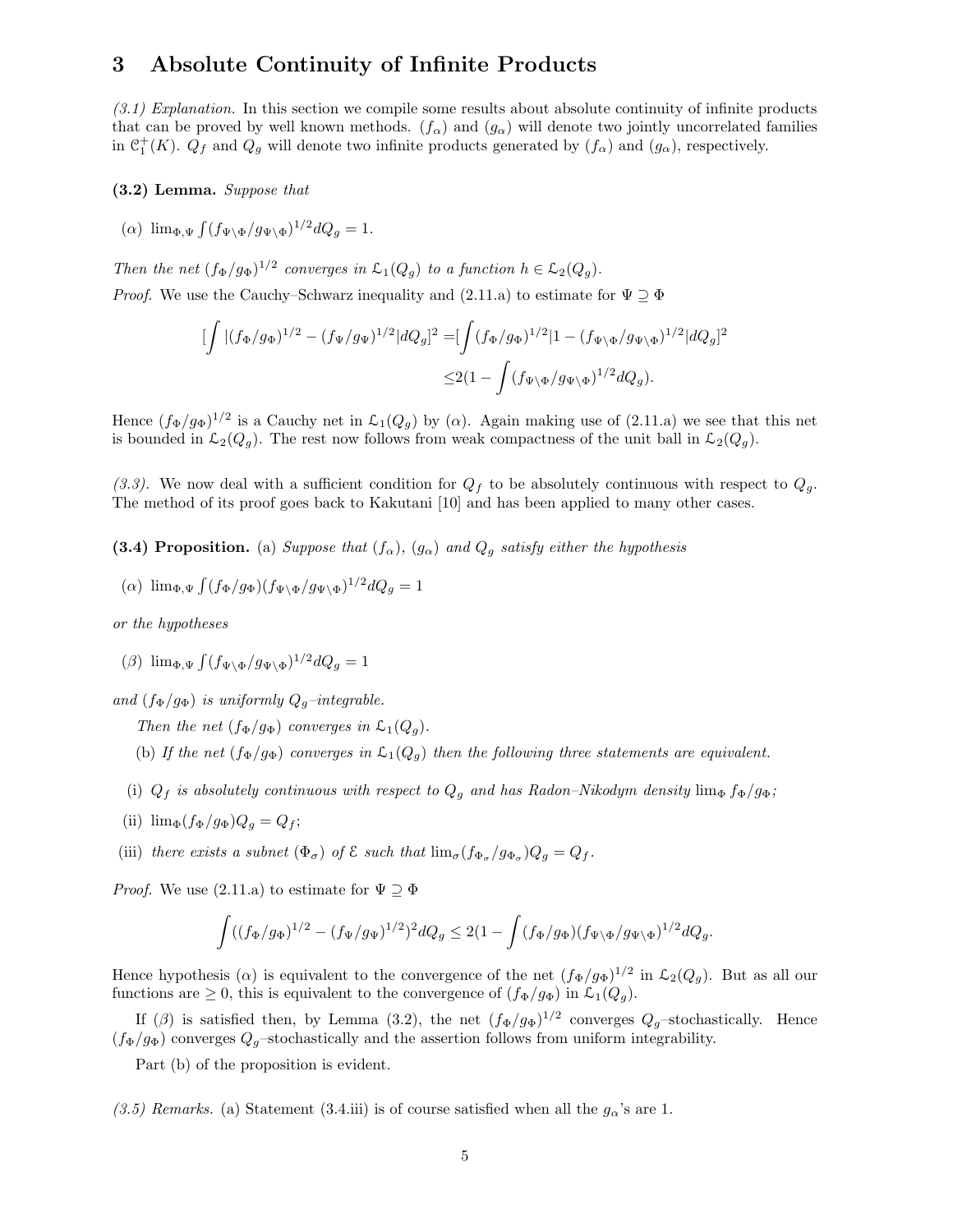(b) It may happen that the net  $(f_{\Phi}/g_{\Phi})$  converges in  $\mathcal{L}_1(Q_g)$  and its limit is not the Radon–Nikodym– density of  $Q_f$  with respect to  $Q_g$ . To obtain an example it is sufficient to consider a family  $(f_\alpha) = (g_\alpha)$ that generates two infinite products  $Q_f$  and  $Q_g$  (cf. (2.5)).

(c) It may occasionally be tedious to verify Assumption  $(3.4.\alpha)$  or  $(3.4.\beta)$ . There is an "additive" condition for absolute continuity that is more convenient for applications. In some cases, this condition is equivalent to the "multiplicativite" condition  $(3.4.\alpha)$ , but it is weaker in general. This is in particular the case when the families of real numbers  $(\inf_{\chi}(f_{\alpha}+g_{\alpha})(\chi))_{\alpha}$  and  $(\sup_{\chi}(f_{\alpha}+g_{\alpha})(\chi))_{\alpha}$  are not bounded away from the marginal values 0 and  $\infty$  respectively; see Brown–Moran [4] for a discussion of this point. Analogous criteria were given by Brown–Moran  $[4]$ , Peyrière [13], and the author [14] for Riesz–products and generalized Riesz–products. The following proposition is proved in a similar way as [14], Satz 4.4, using tail measures. We will omit the details.  $\| \cdot \|_u$  stands for the uniform norm.

(3.6) Proposition. Suppose that

( $\alpha$ )  $\sum_{\alpha \in A} ||f_{\alpha} - g_{\alpha}||_{u}^{2} / \inf(f_{\alpha} + g_{\alpha}) < \infty.$ 

Then the net  $(f_{\Phi}/g_{\Phi})$  converges in  $\mathcal{L}_1(Q_q)$ .

(3.7) Remark. If the families  $(f_\alpha)$  and  $(g_\alpha)$  are jointly square uncorrelated (2.1.d), one can replace (3.6. $\alpha$ ) by the weaker condition

$$
(\alpha) \sum_{\alpha \in A} \|f_{\alpha} - g_{\alpha}\|_2^2 / \inf(f_{\alpha} + g_{\alpha}) < \infty,
$$

where  $\| \|_2$  is computed with respect to the measure P. The proof uses (2.2.b) and is the same as the proof of  $[4]$ , Satz  $(4.4)$ .

## 4 Mutual Orthogonality of Infinite Products

(4.1) Explanation. As in Sect. 3,  $(f_{\alpha})$  and  $(g_{\alpha})$  will mean two jointly uncorrelated families in  $\mathcal{C}_1^+(K)$  and  $Q_f$  and  $Q_g$  will denote two infinite products generated by  $(f_\alpha)$  and  $(g_\alpha)$ , respectively.

We will now deal with a general condition for mutual singularity of two infinite products.

(4.2) Proposition. Suppose that for any  $\varepsilon > 0$  there exists a set  $\Phi \in \mathcal{E}$  such that

$$
(\alpha) \ \int (f_{\Phi}/g_{\Phi})^{1/2} dQ_g \leq \varepsilon.
$$

Then  $Q_f$  and  $Q_g$  are mutually singular.

*Proof.* It follows from Hypothesis ( $\alpha$ ) that, for any  $n \geq 1$ , there exists a set  $\Phi_n \in \mathcal{E}$  such that

$$
\int (f_{\Phi}/g_{\Phi})^{1/2} dQ_g \le n^{-2}.
$$
 (1)

Using the Chebyshev–Markov inequality, we deduce from (1)

$$
Q_g\{f_{\Phi_n}/g_{\Phi_n} < n^{-2}\} \ge 1 - n^{-1}.\tag{2}
$$

On the other hand, by (2.6.iii), we have

$$
Q_f\{f_{\Phi_n}/g_{\Phi_n} < n^{-2}\} \le n^{-2}.\tag{3}
$$

It finally follows from (2) and (3) that the set

$$
U := \bigcap_{m \in N} \bigcup_{n \ge m} \{ f_{\Phi_n} / g_{\Phi_n} < n^{-2} \}
$$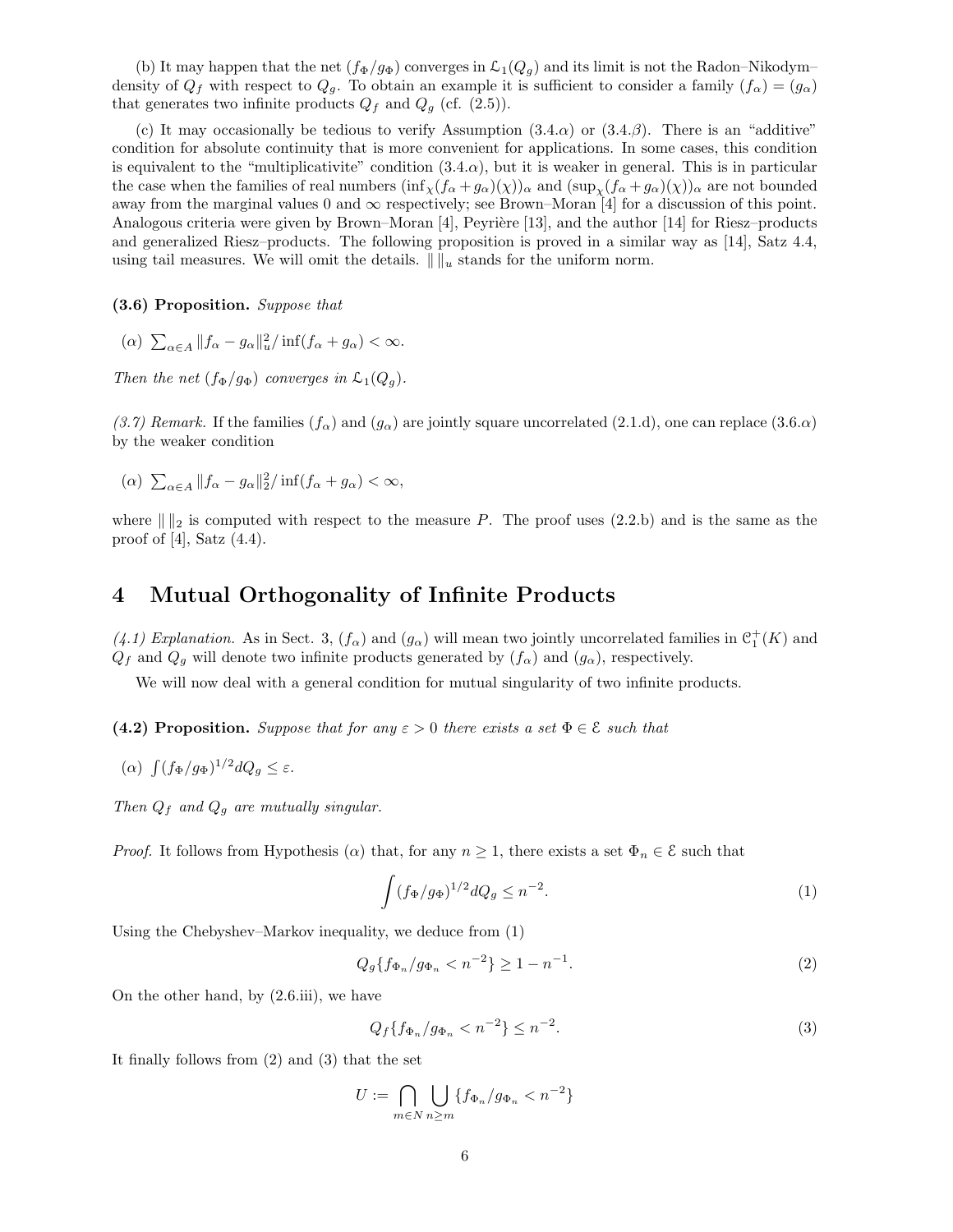is a support of  $Q_q$ , while it is a null set for  $Q_f$ .

(4.3) Remarks. ( $\alpha$ ) Hypothesis (4.2. $\alpha$ ) implies that the net  $(f_{\Phi}/g_{\Phi})^{1/2}$  converges to 0 in  $\mathcal{L}_1(Q_g)$ . To see this, let  $\varepsilon > 0$  and choose  $\Phi \in \mathcal{E}$  such that

$$
\int (f_{\Phi}/g_{\Phi})^{1/2} dQ_g \le \varepsilon^2. \tag{1}
$$

Given  $\Psi \in \mathcal{E}$  such that  $\Psi \supseteq \Phi$ , we deduce from Hölder's inequality, (2.11.a), and (1) the estimates

$$
\int (f_{\Psi}/g_{\Psi})^{1/2} dQ_g \leq [\int (f_{\Psi}/g_{\Psi})^{1/3} dQ_g]^{3/4} [\int (f_{\Psi}/g_{\Psi}) dQ_g]^{1/4}
$$
  
\n
$$
\leq [\int (f_{\Psi}/g_{\Psi})^{1/3} dQ_g]^{3/4}
$$
  
\n
$$
= [\int (f_{\Psi}/g_{\Psi})^{1/3} (f_{\Psi \backslash \Phi}/g_{\Psi \backslash \Phi})^{1/3} dQ_g]^{3/4}
$$
  
\n
$$
\leq [\int (f_{\Psi}/g_{\Psi})^{1/2} dQ_g]^{1/2} [\int f_{\Psi \backslash \Phi}/g_{\Psi \backslash \Phi} dQ_g]^{1/4}
$$
  
\n
$$
\leq \varepsilon.
$$

(b) As in the case of Proposition  $(3.4)$  it may be tedious to verify the orthogonality condition  $(4.2.\alpha)$ . We will therefore mention three other conditions. The first one will be formulated in terms of sequences rather than families.

(4.4) Notation. In the following proposition,  $(\mathcal{T}^n)_{n\geq 0}$  denotes a decreasing sequence of  $\sigma$ -algebras generated by continuous functions such that the sequences  $(f_n)$  and  $(g_n)$  are adapted to  $(\mathcal{T}_n)$  (e.g.  $\mathcal{T}^n = \mathcal{A}\{f_n, f_{n+1}, \ldots, g_n, g_{n+1}, \ldots\}$ . Throughout the sequel, the symbol  $E_Q(h/\mathcal{T})$  will denote the conditional expectation of the function h with respect to the  $\sigma$ -algebra  $\mathcal T$  and the measure Q.

(4.5) Proposition. (a) If for some  $k \geq 1$  we have

(i)  $\prod_{n\geq 0}$  ess sup  $E_{Q_g}((f_n/g_n)^{1/2}/\mathfrak{I}^{n+k}) = 0$ ,

then the measures  $Q_f$  and  $Q_g$  are mutually singular.

(b) Suppose that the sequences  $(f_n)$  and  $(g_n)$  satisfy the conditions

- (a)  $E_P(f_n/\mathfrak{T}^{n+1}) = 1 = E_P(g_n/\mathfrak{T}^{n+1})$   $(n \ge 0)$  and
- (β) there are two constants  $c > 0$  and C such that  $g_n \geq c$  and  $f_n + g_n \leq C$  for all  $n \geq 0$ .

Then for any  $k \ge 1$  (i) is equivalent to each of the following two equalities.

- (ii)  $\prod_{n\geq 0}$  ess inf  $E_{Q_g}((f_n/g_n)^2/\mathfrak{T}^{n+k}) = \infty;$
- (iii)  $\sum_{n\geq 0}$  ess inf  $E_{Q_g}((f_n g_n)^2 / \mathfrak{T}^{n+k}) = \infty$ .

*Proof.* By (i) there is an integer  $0 \le l \le k$  such that

$$
\prod_{n\geq 0} \operatorname{ess} \sup E_{Q_g}((f_{nk+l}/g_{nk+l})^{1/2}/\mathfrak{T}^{(n+1)k+l}) = 0.
$$
 (1)

Condition  $(4.2.\alpha)$  now follows from  $(1)$  and the estimate

$$
\int \prod_{n=0}^{r} (f_{nk+l}/g_{nk+l})^{1/2} dQ_g
$$
\n
$$
\leq \text{ess}\sup E_{Q_g}((f_l/g_l)^{1/2}/\mathfrak{T}^{k+l}) \int \prod_{n=1}^{r} (f_{nk+l}/g_{nk+l})^{1/2} dQ_g
$$
\n
$$
\leq \dots
$$
\n
$$
\leq \prod_{n=0}^{r} \text{ess}\sup E_{Q_g}((f_{nk+l}/g_{nk+l})^{1/2}/\mathfrak{T}^{(n+1)k+l}),
$$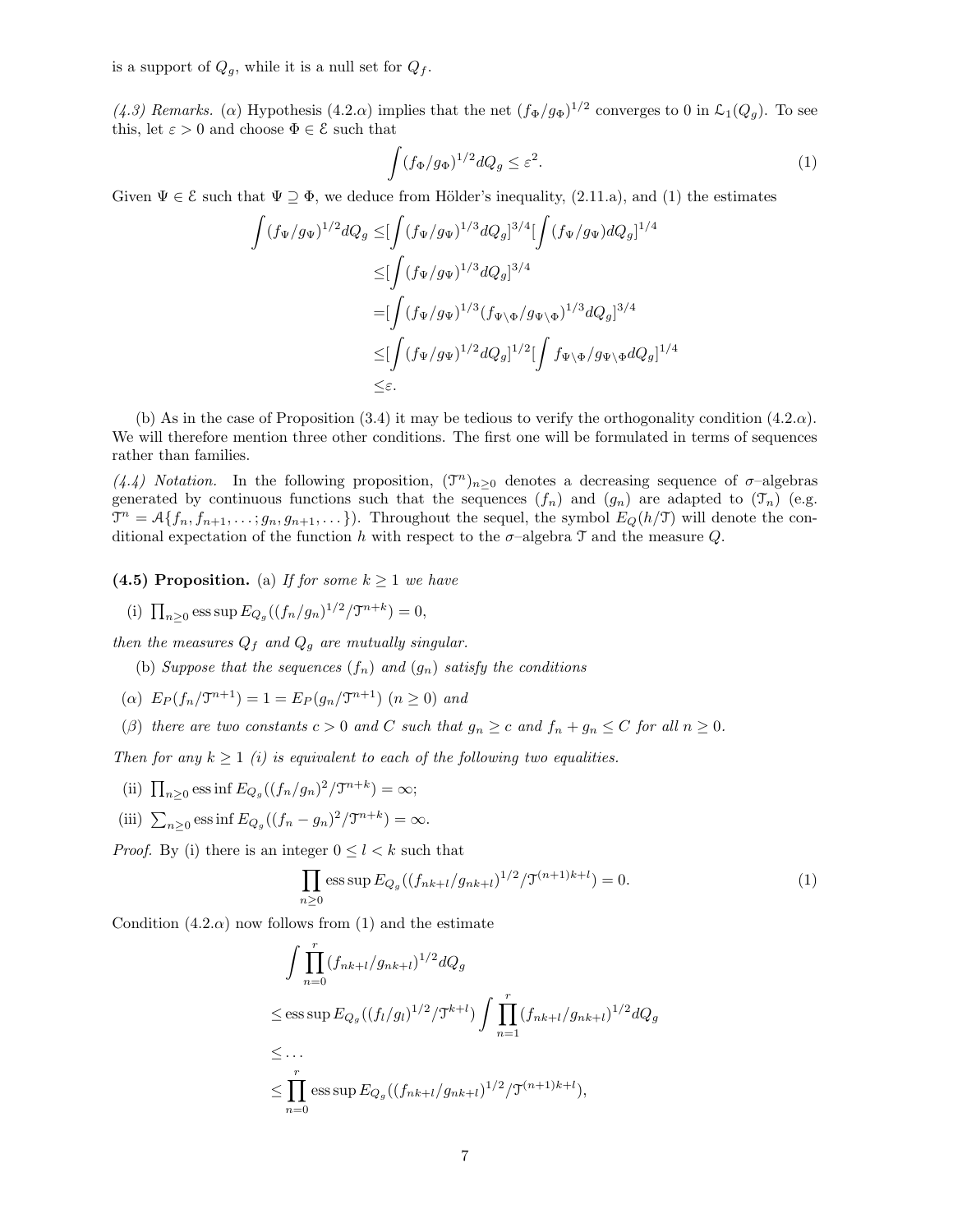completing the proof of (a).

In order to prove (b) we first show that

$$
E_{Q_g}((f_n/g_n)/\mathfrak{T}^{n+1}) = 1.
$$
 (2)

Note that  $(\alpha)$  implies

$$
E_P(g_0 \dots g_n/\mathfrak{T}^{n+1}) = 1 = E_P(g_0 \dots g_{n-1} f_n/\mathfrak{T}^{n+1}).
$$
\n(3)

Now let  $(g_{0,n_{\tau}}P)_{\tau}$  be a subnet of the sequence  $(g_{0,n}P)_n$  with weak\* limit  $Q_q$ . On account of (3), we may write for any continuous,  $\mathfrak{T}^{n+1}$ -measurable function  $\phi$  (note that  $g_n > 0$ )

$$
\int \phi f_n / g_n dQ_g = \lim_{\tau} \int \phi g_0 \dots g_{n-1} f_n g_{n+1,n_\tau} dP
$$

$$
= \lim_{\tau} \int \phi g_{n+1,n_\tau} dP
$$

$$
= \lim_{\tau} \int \phi g_{0,n_\tau} dP
$$

$$
= \int \phi dQ_g,
$$

i.e.,  $(2)$  holds  $(cf.(4.4))$ .

We now show the equivalence of (i)–(iii). By  $(2)$  and by Hölder's inequality for conditional expectations we have

$$
1 = E_{Q_g}((f_n/g_n)^{2/3}(f_n/g_n)^{1/3}/\mathfrak{T}^{n+k})
$$
  
\n
$$
\leq [E_{Q_g}((f_n/g_n)^2/\mathfrak{T}^{n+k})]^{1/3}[E_{Q_g}((f_n/g_n)^{1/2}/\mathfrak{T}^{n+k})]^{2/3}.
$$

Thus (ii) holds, if (i) is satisfied.

Now suppose that (ii) is satisfied. Then (iii) immediately follows from the estimate

$$
\begin{aligned} 1 + c^{-2} E_{Q_g}((f_n - g_n)^2 / \mathfrak{T}^{n+k}) &\ge 1 + E_{Q_g}((f_n - g_n)^2 / g_n^2 / \mathfrak{T}^{n+k}) \\ &= E_{Q_g}((f_n / g_n)^2 / \mathfrak{T}^{n+k}). \end{aligned}
$$

To prove that (iii) implies (i) note that there exists a constant  $K > 0$  such that the inequality

$$
(f_n/g_n)^{1/2} \le 1 + \frac{1}{2}(f_n/g_n - 1) - K(f_n/g_n - 1)^2
$$

obtains for all  $n \geq 0$ , as  $(f_n/g_n)$  is uniformly bounded by  $(\beta)$ . Thus, again using  $(2)$  and  $(\beta)$ , we have

$$
E_{Q_g}((f_n/g_n)^{1/2}/\mathfrak{T}^{n+k}) \le 1 - C^{-2} K E_{Q_g}((f_n - g_n)^2/\mathfrak{T}^{n+k}),
$$

and (i) follows if (iii) is satisfied.

 $(4.6)$ . There is a second orthogonality condition, like Proposition  $(4.5)$ , but using ascending instead of descending sequences of  $\sigma$ –algebras. We leave its obvious formulation to the reader. If the families  $(f_\alpha)$ and  $(g_{\alpha})$  are jointly square uncorrelated, one obtains a somewhat better result. It is proved in essentially the same way as the one given in [14] for 2–dissociate systems and uses a method that goes back to [4] and [13]. We state it here.

(4.7) Theorem. Suppose that the families  $(f_{\alpha})$  and  $(g_{\alpha})$  are jointly square uncorrelated and that

$$
(\alpha) \sum_{\alpha \in A} ||f_{\alpha} - g_{\alpha}||_2^2 / \sup(f_{\alpha} + g_{\alpha}) = \infty.
$$

Then  $Q_f$  and  $Q_g$  are mutually singular.

(The norm  $\| \cdot \|_2$  is computed with respect to the measure P.)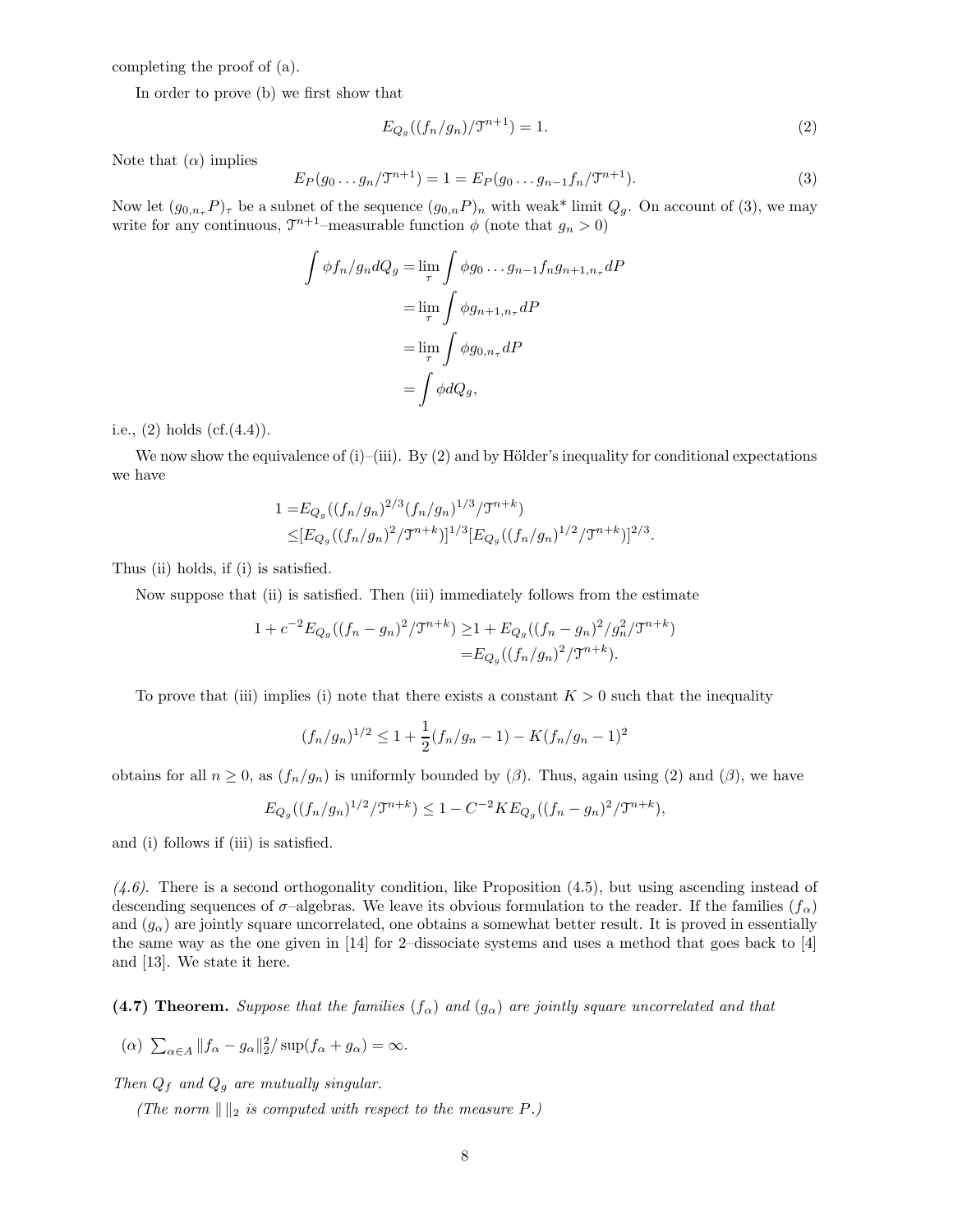## 5 A General Dichotomy Theorem

 $(5.1)$  Terminology. As a major tool to establish dichotomy theorems for measures we will assume the validity of a 0–1 law; we will say that a probability measure Q on a  $\sigma$ –algebra F is trivial on a sub– $\sigma$ – algebra T of F, if  $Q(T) = 0$  or 1 for all  $T \in \mathcal{T}$ . Our first dichotomy theorem can be applied to general probability measures on an abstract measurable space  $(\Omega, \mathcal{F})$  and reads as follows.

(5.2) Abstract dichotomy theorem. Let  $(\mathfrak{I}^n)_{n\geq 0}$  be a decreasing sequence of sub- $\sigma$ -algebras of  $\mathfrak{I}$ and let  $\mathfrak{T}^{\infty} := \bigcap_{n \geq 0} \mathfrak{T}^n$ . Let  $Q_1$  be a probability measure and  $Q_2$  be a measure  $\geq 0$  on  $\mathfrak{F}$ . Suppose that

- ( $\alpha$ )  $Q_1$  is trivial on  $\mathfrak{T}^{\infty}$  and
- (β) there exists a support L of  $Q_1$  such that for any  $Q_2$ -null set N and any  $n \geq 0$  there is a representative  $v_n$  of the conditional probability  $Q_1(N/\mathfrak{T}^n)$  such that  $\int_L v_n dQ_2 = 0$ .

Then the following statements are equivalent.

- (i)  $Q_1$  is absolutely continuous with respect to  $Q_2$ ;
- (ii)  $Q_1$  and  $Q_2$  are not mutually singular.

*Proof.* We only have to show that (ii) implies (i). Suppose that there exists a set  $N \in \mathcal{F}$  such that

$$
Q_2(N) = 0\tag{1}
$$

and

$$
Q_1(N) > 0. \tag{2}
$$

Let  $N_n$  be the  $\mathfrak{T}^n$ -measurable set

$$
N_n := \{v_n > 0\},\tag{3}
$$

where  $v_n$  is a function as in Hypothesis ( $\beta$ ). In particular, we have

$$
Q_2(N_n \cap L) = 0.\t\t(4)
$$

By definition of  $v_n$  and  $N_n$  we have

$$
Q_1(N \setminus N_n) = \int_{\mathbf{C}N_n} 1_N dQ_1 = \int_{\mathbf{C}N_n} v_n dQ_1 = 0.
$$
 (5)

We finally define  $T := \liminf_{n \to \infty} N_n$ . As  $T \in \mathcal{T}^{\infty}$ , we deduce from (2), (5), and Hypothesis ( $\alpha$ ) that  $T \cap L$  is a support of  $Q_1$ , while (4) implies that  $T \cap L$  is a  $Q_2$ –null set, i.e.,  $Q_1 \perp Q_2$ .

(5.3) Remarks. (a) Suppose that Hypothesis (5.2.β) is satisfied with  $L = \Omega$ . Then the set T in the proof of (5.2) separates  $Q_1$  and  $Q_2$ . As  $T \in \mathcal{T}^{\infty}$ , we have shown that Statements (5.2.i) and (5.2.ii) are equivalent to the following two statements.

- (i)  $Q_1 | \mathcal{T}^{\infty}$  is absolutely continuous with respect to  $Q_2 | \mathcal{T}^{\infty}$ ;
- (ii)  $Q_1 | \mathcal{T}^{\infty}$  and  $Q_2 | \mathcal{T}^{\infty}$  are not mutually singular. (To show that  $(5.2.ii)$  implies (i) use again  $(5.2.\alpha)$ .)

(b) Let  $\Delta$  be a countable group of automorphisms of the measurable space  $(\Omega, \mathcal{F})$ . A probability measure  $Q_1$  on  $\mathcal F$  is said to be  $\Delta$ –ergodic, if for any  $\Delta$ –invariant set  $F \in \mathcal F$  we have  $Q_1(F) = 0$  or 1. A measure  $Q_2 \geq 0$  on F is said to be  $\Delta$ –quasi–invariant, if  $Q_2$  is equivalent to all its images  $\delta(Q_2)(\delta \in \Delta)$ . It is well known that in this situation either  $Q_1$  is absolutely continuous with respect to  $Q_2$ , or these two measures are mutually singular. To see that this result follows from (5.2) let  $\mathfrak{T}^n = \mathfrak{T}$  be the  $\sigma$ -algebra of all  $\Delta$ –invariant measurable subsets of  $\Omega(n \geq 0)$ . Then triviality of  $Q_1$  on T is just ergodicity. On the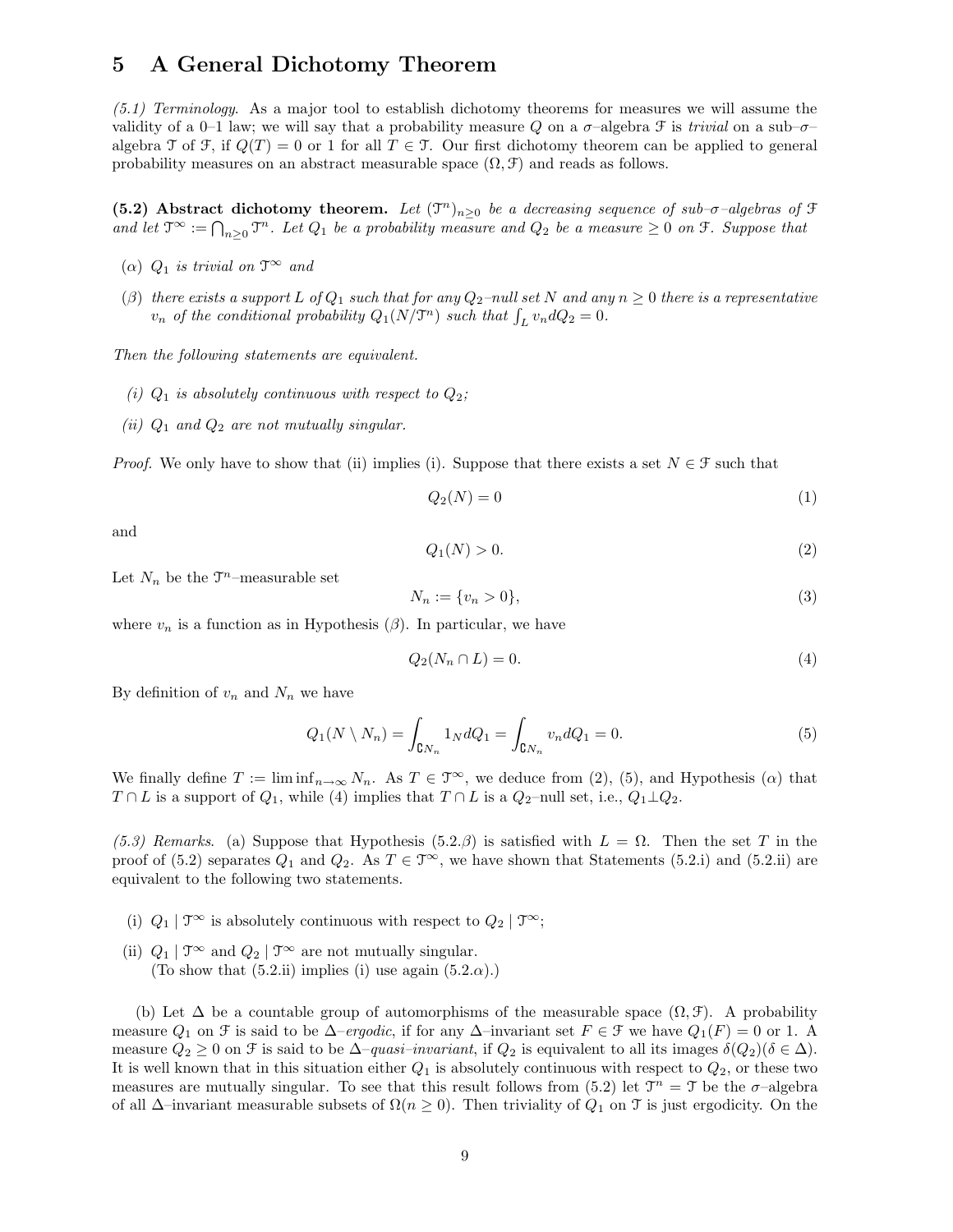other hand let N be a  $Q_2$ –null set and define the T–measurable set  $M := \bigcup_{\delta \in \Delta} \delta(N)$ . If  $Q_1(N/\mathfrak{I})$  is any version of the conditional probability, then  $v_n := 1_M Q_1(N/\mathcal{I})$  has the properties required in (5.2.*β*).

(c) In certain cases of measurable groups and vector spaces dichotomy results of ergodic type are discussed in Brown–Moran [3], Lemma 2, Skorokhod [16], p. 129, Corollary 1, and Kanter [11], Lemma 2.1. These are special cases of (b). All these results contain part of the Jessen–Wintner purity law [9], see also [17]. Of course the dichotomy statement of Kakutani's theorem is also contained in (5.2). A similar result appearing in Jacobs [8] does not seem to be related to tail  $\sigma$ -fields. I thank Prof. K. Jacobs for pointing out the paper [8] to me.

## 6 Dichotomy for Infinite Products

 $(6.1)$  Explanation. The purpose of this section is to specialize Theorem  $(5.2)$  to the case of infinite products. We will return to the setting of Sects. 3 and 4, however, we will consider sequences rather than families. So let  $(f_n)_{n\geq 0}$  and  $(g_n)_{n\geq 0}$  be two jointly uncorrelated sequences in  $\mathcal{C}_1^+(K)$ adapted to a decreasing sequence  $(\bar{\mathcal{T}}^n)_{n\geq 0}$  of  $\sigma$ -algebras generated by continuous functions on K (e.g.  $\mathfrak{T}^n = \mathcal{A}\{f_n, f_{n+1}, \ldots; g_n, g_{n+1}, \ldots\}\)$ , and let  $\mathfrak{T}^\infty := \bigcap_{n \geq 0} \mathfrak{T}^n$  be the terminal  $\sigma$ -algebra. For abbreviation we will write  $f_{m,n} := \prod_{l=m}^{n-1} f_l$  and  $g_{m,n} := \prod_{l=m}^{n-1} g_l$ . Infinite products and tail measures are as defined in (2.11.b).  $Q_f$  and  $Q_g$  will denote two infinite products generated by  $(f_n)$  and  $(g_n)$ , respectively. We will write  $P_n$  for the measure  $f_{0,n}P$ .

(6.2) Counterexample. In general it is, of course, not true that two infinite products  $Q_f$  and  $Q_g$  as above are either absolutely continuous or mutually singular. A counterexample is obtained by considering  $K = [0, 1], P = \lambda$  (Lebesgue measure), and the two sequences

$$
f_n := \begin{cases} 1 + r_n & \text{on} \quad [0, \frac{1}{2}] \\ 1 & \text{on} \quad [\frac{1}{2}, 1] \end{cases}, \quad g_n = 1 \quad (n \ge 1),
$$

where  $r_n$  is the Rademacher function defined by  $r_n(x) = \text{sgn} \sin(2^n 2\pi x)$ . It is clear that  $(\prod_{l=1}^n f_l) \lambda$ converges to the measure  $Q_f := \frac{1}{2}\varepsilon_0 + 1_{[\frac{1}{2},1]} \lambda$  in the weak\* sense.

(6.3) Lemma. Let  $n \geq 0$ , let R be a tail measure for  $Q_g$  and n define  $M_n := f_{0,n}R$ . Suppose that for any  $c \in \mathcal{C}(K)$  there is a continuous version of the conditional expectation  $E_{P_n}(c/\mathfrak{T}^n)$ . Then for any bounded, Borel–measurable function  $h$  on  $K$  there is a common version of the conditional expectations  $E_{M_n}(h/\mathfrak{T}^n)$ ,  $E_{Q_f}(h/\mathfrak{T}^n)$ , and  $E_{P_n}(h/\mathfrak{T}^n)$ .

*Proof.* Let c' be a continuous version of the conditional expectation  $E_{P_n}(c/\mathfrak{T}^n)$  for  $c \in \mathfrak{C}(K)$  and let  $R = \lim_{\tau} g_{n,n_{\tau}} P$ ,  $Q_g = \lim_{\tau} g_{0,n_{\tau}} P$ . For any continuous,  $\mathfrak{T}^n$ -measurable function  $\phi$  on K, we then have

$$
\int c' \phi dM_n = \lim_{\tau} \int c' \phi f_{0,n} g_{n,n_\tau} dP
$$

$$
= \lim_{\tau} \int c \phi f_{0,n} g_{n,n_\tau} dP
$$

$$
= \int c \phi dM_n.
$$
(1)

As these functions  $\phi$  generate  $\mathcal{T}^n$  (6.1), (1) signifies that c' is a version of  $E_{M_n}(c/\mathcal{T}^n)$ ; analogously, c' is also a version of  $E_{Q_f}(c/\mathfrak{T}^n)$ .

Now let  $(c_k)$  be a sequence in  $\mathcal{C}(K)$  converging to h in  $\mathcal{L}_1(M_n)$ ,  $\mathcal{L}_1(Q_f)$ , and  $\mathcal{L}_1(P_n)$ . Passing to a subsequence we may suppose that  $c'_k$  converges to  $E_{M_n}(h/\mathfrak{T}^n)$ ,  $E_{Q_f}(h/\mathfrak{T}^n)$ , and  $E_{P_n}(h/\mathfrak{T}^n)$   $M_n$ -,  $Q_f$ -, and  $P_n$ –a.e., respectively. The function  $h'$  defined by

$$
h'(x) := \begin{cases} \lim_{k \to \infty} c'_k(x) & \text{where the limit exists,} \\ 0 & \text{else} \end{cases}
$$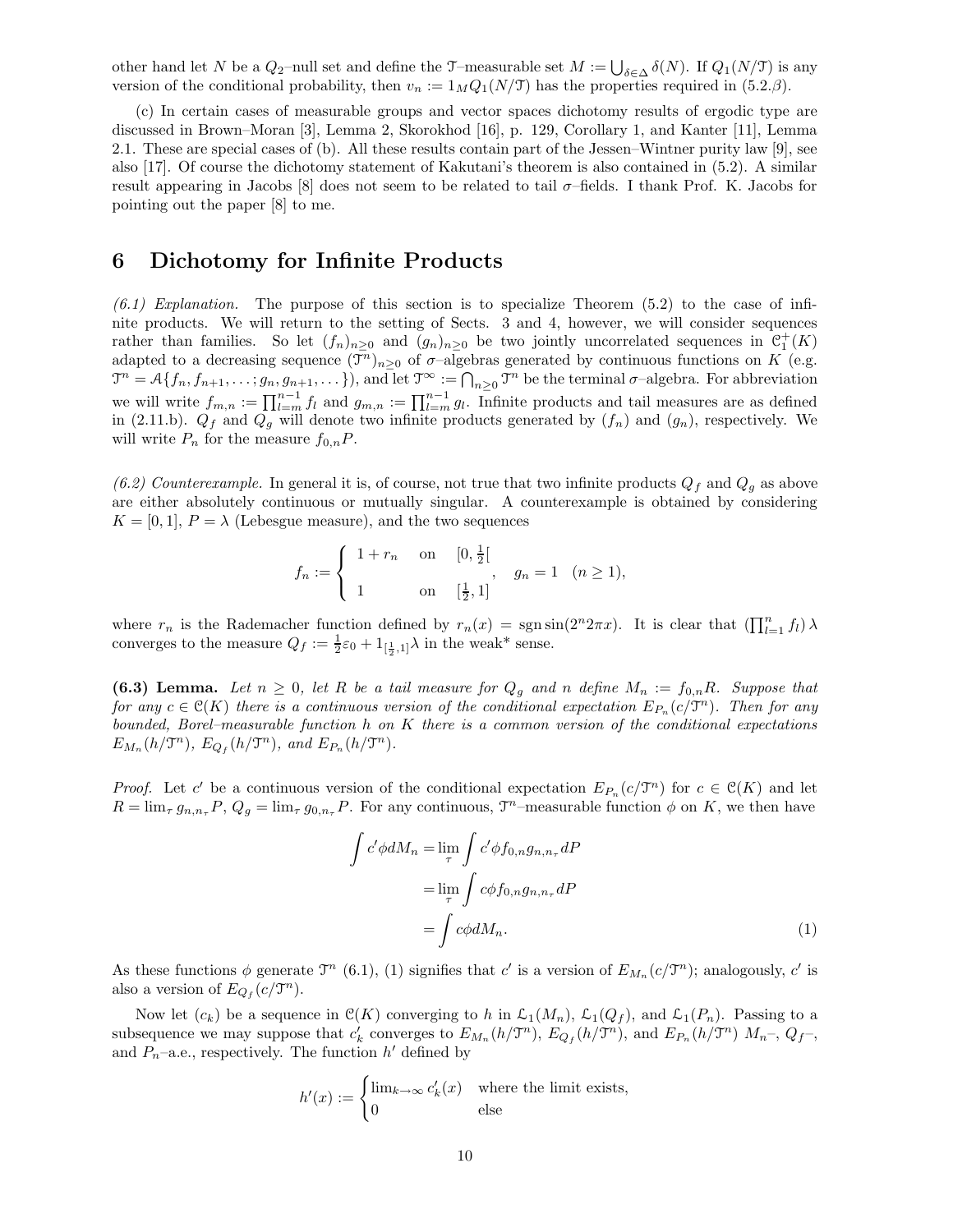has the required properties.

Combining (5.2) and (6.3) we obtain the following theorem.

## (6.4) Dichotomy Theorem for Infinite Products. Suppose that

- ( $\alpha$ )  $Q_f$  is trivial on  $\mathfrak{T}^{\infty}$ ,
- (β) for any  $c \in \mathcal{C}(K)$  and any  $n \geq 0$  there is a continuous version of the conditional expectation  $E_{P_n}(c/\mathfrak{T}^n)$ , and
- (γ)  $S{g_{0,n} = 0} = 0$  for all  $n \ge 0$  and all infinite products S generated by  $(g_k)_{k \ge n}$ .

Then either  $Q_f$  is absolutely continuous with respect to  $Q_g$  or else these two measures are mutually singular.

*Proof.* We have to show that Hypotheses ( $\beta$ ) and ( $\gamma$ ) imply (5.2. $\beta$ ) for the measures  $Q_1 := Q_f$  and  $Q_2 := Q_g$ . The set  $L := \bigcap_{n \geq 0} \{f_n > 0\}$  is a support of  $Q_f$  (see (2.6.ii)).

Let N be a  $Q_g$ -null set and let  $v_n$  be a common version of the conditional probabilities  $M_n(N/\mathfrak{T}^n)$ and  $Q_f(N/\mathcal{T}^n)$  according to Lemma (6.3). We may then write

$$
\int_{L} v_{n} dQ_{g} \leq \int v_{n} g_{0,n} / f_{0,n} dM_{n}
$$
\n
$$
= \int v_{n} E_{M,n} ((g_{0,n}) / f_{0,n} / \mathcal{T}^{n}) dM_{n}
$$
\n
$$
= \int_{N} E_{M_{n}} ((g_{0,n} / f_{0,n}) / \mathcal{T}^{n}) dM_{n}
$$
\n
$$
= \int_{N} E_{M_{n}} ((g_{0,n} / f_{0,n}) / \mathcal{T}^{n}) f_{0,n} dR_{g,n}.
$$
\n(1)

As  $R_{g,n}$  is absolutely continuous with respect to  $Q_g$  by hypothesis ( $\gamma$ ) (cf. (2.11.b)), we obtain  $\int_L v_n dQ_g =$ 0 as desired.

 $(6.5)$  Explanation. T. Tjur's theory [18] on conditional distributions can be applied to our situation. We obtain a sufficient condition for  $(6.4.\beta)$ . We briefly outline one of his results. Suppose  $\mathcal{T}^n$  is generated by the set  $\{\phi_\iota \mid \iota \in I_n\}$  of continuous functions on K. Let  $L_n$  be the product space  $X_{\iota \in I_n} \phi_\iota(K)$  and let  $t_n: K \to L_n$  be the canonical mapping defined by  $t_n(x): (\phi_\iota(x))_{\iota \in I_n}$ . For  $y \in t_n(\text{supp } P_n)$ , let  $N_y$  be the net

 $N_y := \{(U, V) \mid U \text{ open neighborhood of } y, V \text{ open subset of } U \text{ such that } V \cap t_n(\text{supp } P_n) \neq \emptyset \},\$ ordered by the relation

 $(U_1, V_1) \leq (U_2, V_2)$  if and only if  $U_2 \subseteq U_1$ .

Finally, let  $D_n$  be the set of all  $y \in t_n(\text{supp } P_n)$  such that the weak\* limit

$$
P_n^y:=\lim_{(U,V)\in N_y}[P_n(t_n^{-1}(V))]^{-1}1_{t_n^{-1}(V)}P_n
$$

exists in  $\mathcal{M}_1^+(K)$ . Then the following result holds.

(6.6) Proposition. Suppose that  $D_n = t_n(\text{supp } P_n)$  for some  $n \geq 0$ . Then for any  $c \in \mathcal{C}(K)$  there exists a continuous version of the conditional expectation  $E_{P_n}(c/\mathfrak{T}^n)$ .

*Proof.* By hypothesis and an account of [18]  $(21.1)$ ,  $(20.5)$ , and  $(20.3)$  the mapping

$$
y \to \int c(x)Q_n^y(dx) \tag{1}
$$

is continuous on  $t_n(\text{supp }P_n)$  and a version of the conditional expectation  $E_{P_n}(c/t_n)$  of c under the hypothesis  $t_n$  there. Let  $d_n$  be an extension of the mapping (1) to a continuous mapping on  $L_n$ . Then  $d_n \circ t_n$  is a version of the conditional expectation  $E_{P_n}(c/\mathfrak{T}^n)$ .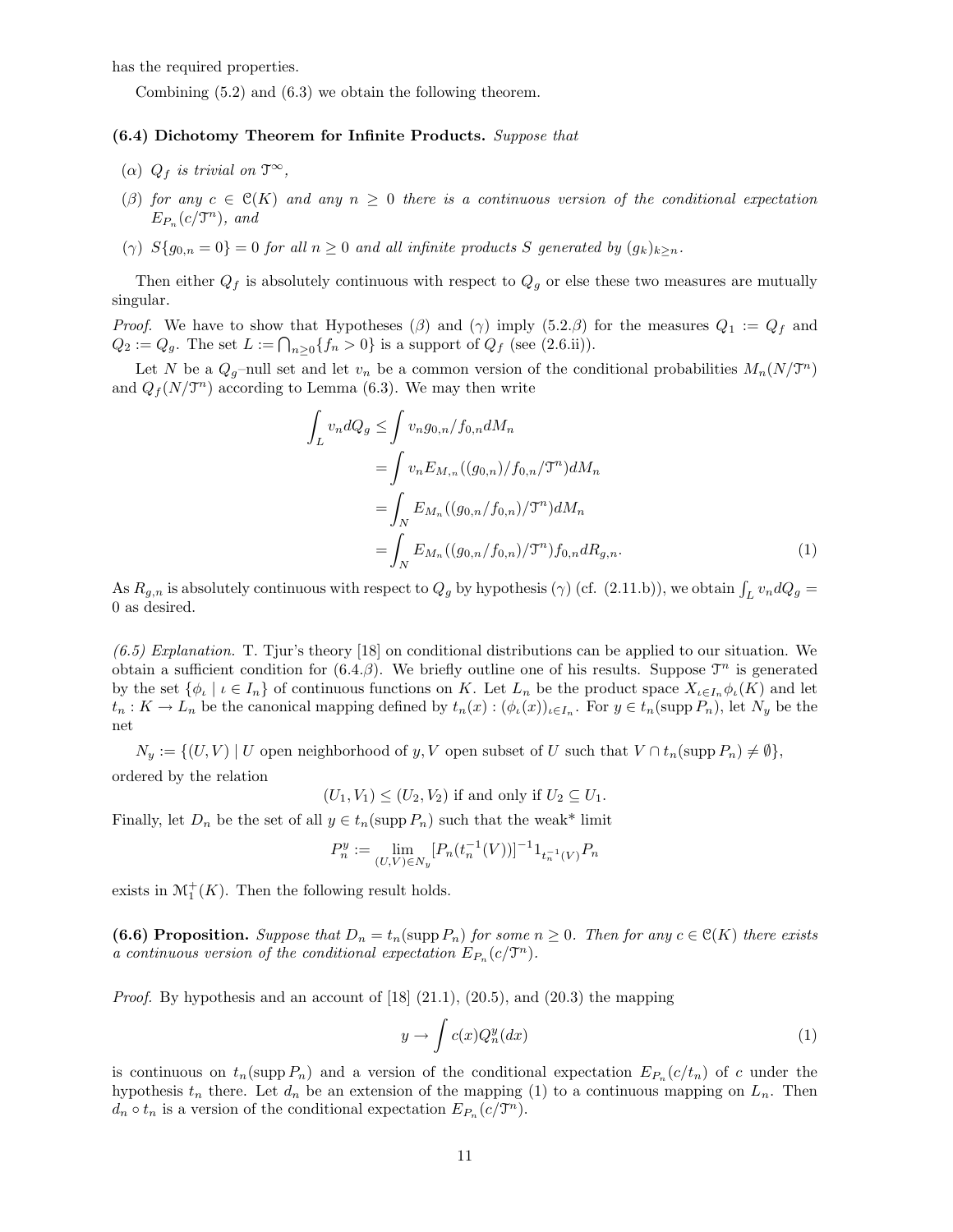# 7 Criteria for Absolute Continuity and Orthogonality in the Case of Dichotomy

In this section general hypotheses are as described in (6.1). We will now deal with criteria for orthogonality and absolute continuity in the case of dichotomy. We first need some lemmas.

## (7.1) Lemma. Suppose that

- (a)  $\lim_{m,n} \int (f_{m,n}/g_{m,n})^{1/2} dQ_g = 1$  and that
- (β) there exists a real number  $\gamma < 1$  such that for all  $m \geq 0$  we have  $Q_g\{f_{0,m} = 0\} \leq \gamma$ .

Then the function h of Lemma (3.2) (in the case of sequences) is not a  $Q_g$ -null function.

Proof. We proceed by contradiction. Suppose that we have

$$
\int hdQ_g = 0.\tag{1}
$$

By  $(\alpha)$  there exists an m such that for all  $n \geq m$  we have

$$
\int (f_{m,n}/g_{m,n})^{1/2} dQ_g > \frac{1}{2} (1 + \gamma^{1/2}),\tag{2}
$$

and by  $(\beta)$  there exists a strictly positive  $\varepsilon$  such that

$$
[Q_g\{f_{0,m}/g_{0,m} < \varepsilon\}]^{1/2} \le \gamma^{1/2} + \frac{1}{4}(1 - \gamma^{1/2}).\tag{3}
$$

Using (1) we may choose an index  $n \geq m$  such that

$$
\int (f_{0,n}/g_{0,n})^{1/2} dQ_g \le \frac{1}{4} \varepsilon^{1/2} (1 - \gamma^{1/2}).
$$
\n(4)

Using the Cauchy–Schwarz inequality,  $(4)$ ,  $(3)$ , and  $(2.11.a)$ , we now estimate as follows.

$$
\int (f_{m,n}/g_{m,n})^{1/2} dQ_g = \int_{\{f_{0,m}/g_{0,m}\geq \varepsilon\}} + \int_{\{f_{0,m}/g_{0,m} < \varepsilon\}} \n\leq \varepsilon^{-1/2} \int (f_{0,n}/g_{0,n})^{1/2} dQ_g + [Q_g\{f_{0,m}/g_{0,m} < \varepsilon\}]^{1/2} [\int f_{m,n}/g_{m,n} dQ_g]^{1/2} \n\leq \frac{1}{4} (1 - \gamma^{1/2}) + \gamma^{1/2} + \frac{1}{4} (1 - \gamma^{1/2}) \n= \frac{1}{2} (1 + \gamma^{1/2}).
$$

This contradicts (2) and proves the lemma.

The following lemma replaces Fatou's lemma in the case of a stochastically convergent net of integrable functions. We formulate it in the setting of an abstract probability space  $(\Omega, \mathcal{F}, P)$ .

(7.2) Lemma. Suppose that the net  $(h_{\sigma})$  in  $\mathcal{L}_1^+(P)$  converges P-stochastically to a limit  $h \in \mathcal{L}_1^+(P)$ . Then we have

$$
\int h dP \le \liminf_{\sigma} \int h_{\sigma} dP.
$$

*Proof.* We have for all  $\delta > 0$ 

$$
\int (h - h_{\sigma})dP = \int_{\{h - h_{\sigma} \le \delta\}} + \int_{\{h - h_{\sigma} > \delta\}} \le \delta + \int_{\{h - h_{\sigma} > \delta\}} h dP. \tag{1}
$$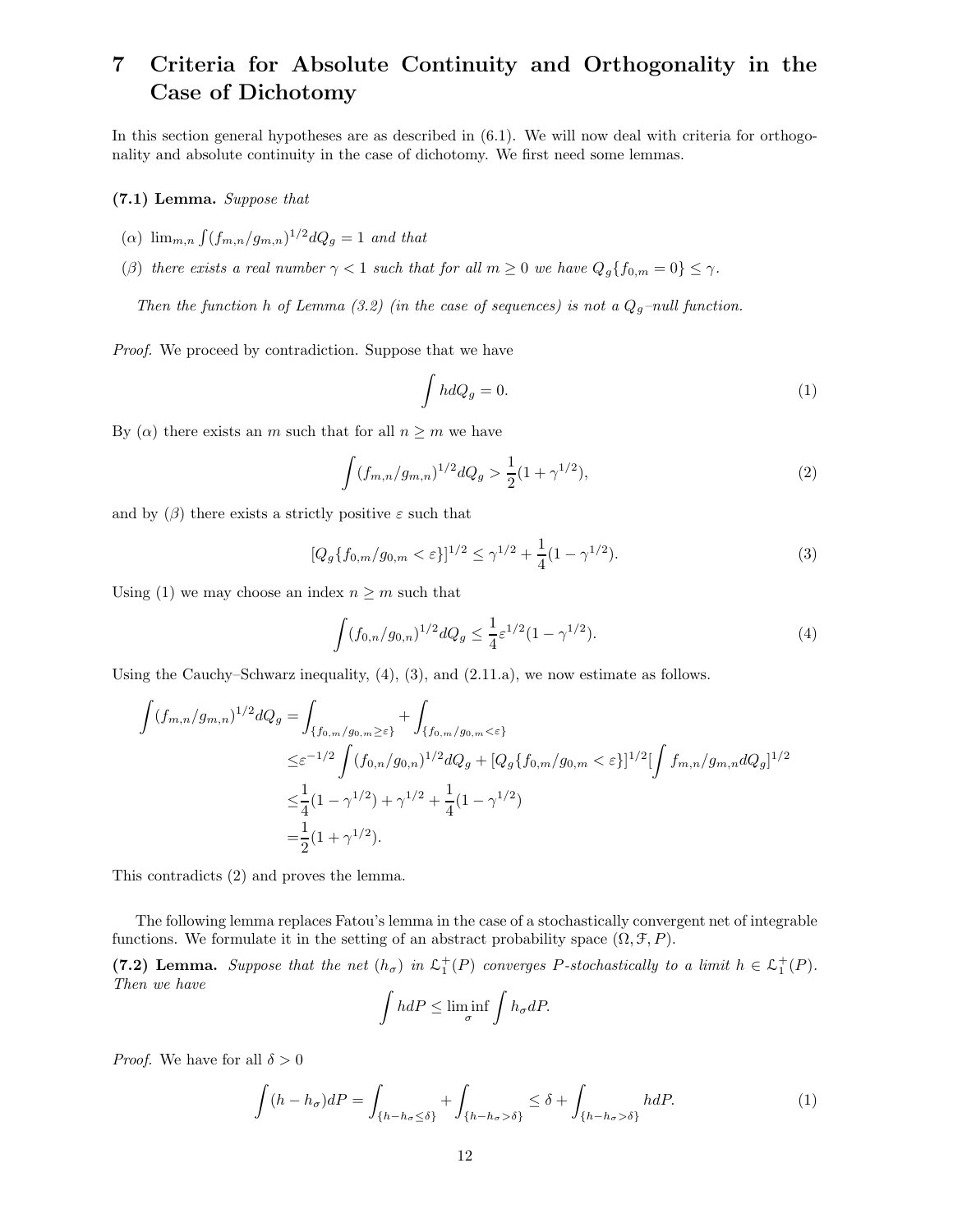As  $(h_{\sigma})$  converges stochastically to h, (1) implies

$$
\limsup_{\sigma} \int (h - h_{\sigma}) dP \le 0.
$$

The following lemma is a weakening of Proposition (3.4).

(7.3) Lemma. Let  $(f_n)$ ,  $(g_n)$ ,  $Q_f$ , and  $Q_g$  satisfy the following three conditions.

- (a)  $\lim_{m,n} \int (f_{m,n}/g_{m,n})^{1/2} dQ_g = 1;$
- (β) there exists a real number  $\gamma < 1$  such that for all  $m \geq 0$  we have  $Q_g\{f_{0,m} = 0\} \leq \gamma$ ;
- $(\gamma)$  there exists a subnet  $(m_{\sigma})$  of N such that

$$
\lim_{\sigma} (f_{0,m_{\sigma}}/g_{0,m_{\sigma}})Q_g = Q_f.
$$

Then  $Q_f$  and  $Q_g$  are not mutually singular.

*Proof.* By Lemma (3.2) the sequence  $(f_{0,m}/g_{0,m})^{1/2}$  converges in  $\mathcal{L}_1(Q_g)$  to a function  $h \in \mathcal{L}_2(Q_g)$ . It follows that the sequence  $(f_{0,m}/g_{0,m})$  converges to  $h^2$  Q<sub>G</sub>-stochastically. Hence, using Lemma (7.2) and  $(\gamma)$ , we may estimate for any positive, continuous function  $\phi$  on K

$$
\int \phi h^2 dQ_g \le \liminf_{\sigma} \int \phi(f_{m_\sigma}/g_{m_\sigma}) dQ_g = \int \phi dQ_f,
$$

i.e.,  $h^2 Q_g \leq Q_f$ . As  $h^2 Q_g$  is different from zero (7.1),  $Q_f$  and  $Q_g$  are not mutually singular.

We now come to the key lemma of this section.

### (7.4) Lemma. Suppose that

- (a)  $Q_g$  is trivial on  $\mathfrak{T}^{\infty}$ ,
- (β) there exists a real number  $p > 1$  such that for all  $\Phi \in \mathcal{E}$  there exists an integer  $n \geq 0$  with the property  $E_{Q_g}((g_{\Phi}/f_{\Phi})/\mathfrak{T}^n) \in \mathcal{L}_p(Q_g)$ , and
- (γ) there exists a real number  $\gamma < 1$  such that for all  $m \geq 0$  there is a finite subset  $\Phi \subseteq [m, \infty]$  such that
- (i)  $\int (g_{\Phi}/f_{\Phi})^{1/2} dQ_g < \gamma$ .

Then for all  $\varepsilon > 0$  and all  $m \geq 0$  there is a finite subset  $\Psi \subseteq [m, \infty)$  such that

(ii)  $\int (f_{\Psi}/g_{\Psi})^{1/2} dQ_g < \varepsilon$ .

*Proof.* It is sufficient to prove (ii) for  $\varepsilon = \gamma^{(2p-1)/p}$ . Choose  $\Phi \subseteq [m, \infty]$  such that (i) holds. As the sequence

$$
E_{Q_g}((f_{\Phi}/g_{\Phi})^{1/2}/\mathfrak{I}^{l})_{l\geq n} \tag{1}
$$

is a backward martingale with respect to  $(\mathcal{T}^l)$ , it converges to

$$
E_{Q_g}((f_\Phi/g_\Phi)^{1/2}/\mathfrak{T}^\infty) \tag{2}
$$

 $Q_g$ –a.e. As  $Q_g$  is trivial on  $\mathcal{T}^{\infty}$ , (2) is equal to  $\int (f_{\Phi}/g_{\Phi})^{1/2} dQ_g Q_g$ –a.e. Hypothesis ( $\beta$ ) implies by Jensen's inequality that  $E_{Q_g}((f_{\Phi}/g_{\Phi})^{1/2}/\mathcal{T}^n) \in \mathcal{L}_{2p}(Q_g)$ . Hence (1) is uniformly integrable in  $\mathcal{L}_{2p}(Q_g)$ , i.e., (1) converges to  $\int (f_{\Phi}/g_{\Phi})^{1/2} dQ_g$  in  $\mathcal{L}_{2p}(Q_g)$  as  $l \to \infty$ . Thus, by (i), there exists an index  $l > \max \Phi$ such that

$$
||E_{Q_g}((f_{\Phi}/g_{\Phi})^{1/2}/J^l)||_{2p,Q_g} < \gamma.
$$
\n(3)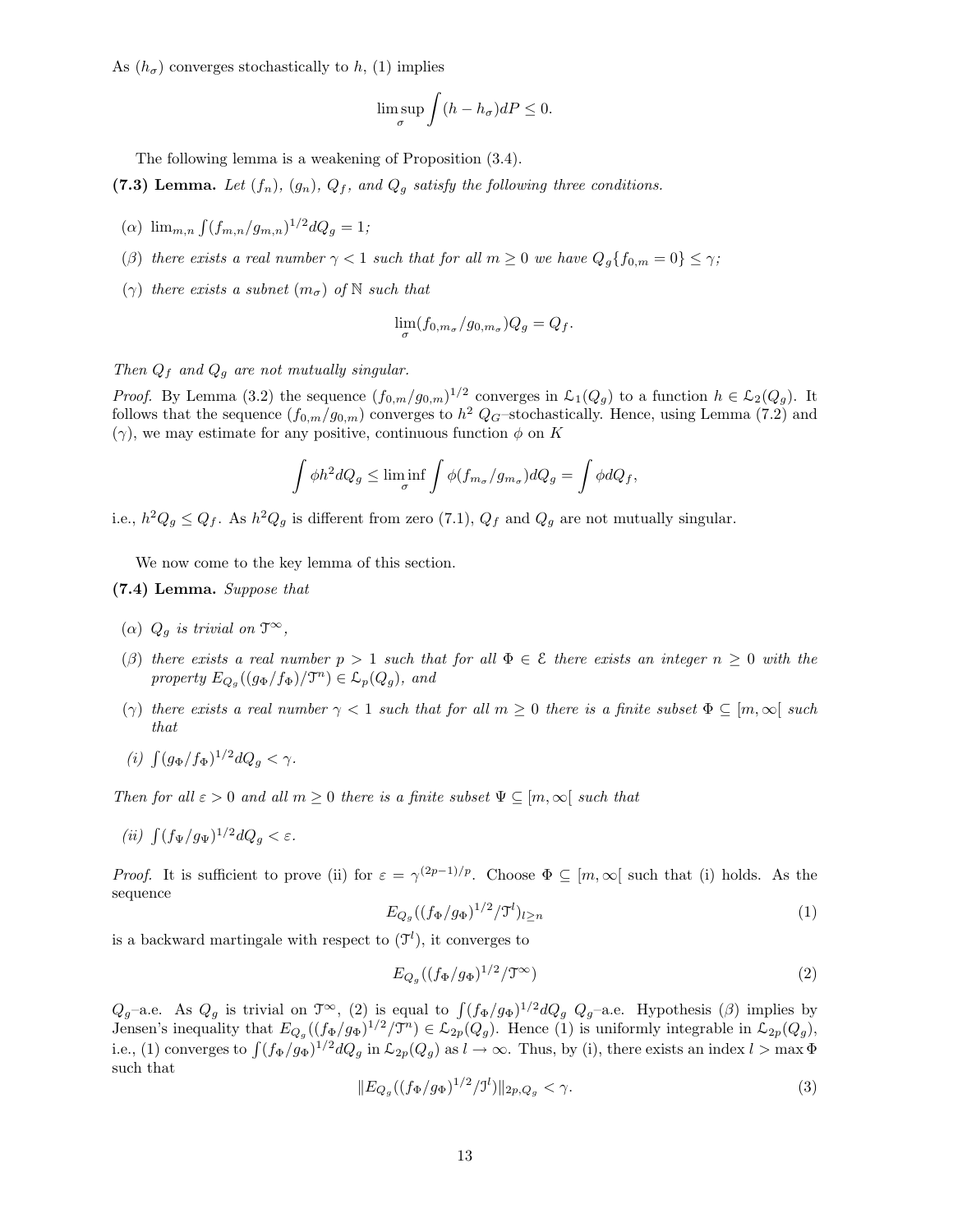Again applying (γ) we may now choose a finite subset  $\Lambda \subseteq [l, \infty]$  such that

$$
\int (f_{\Lambda}/g_{\Lambda})^{1/2} dQ_g < \gamma.
$$
 (4)

Observing  $(2.11.a)$  and  $(4)$  and applying Hölder's inequality we estimate

$$
\int (f_{\Lambda}/g_{\Lambda})^{p/(2p-1)} dQ_g
$$
\n
$$
= \int (f_{\Lambda}/g_{\Lambda})^{1/(2p-1)} (f_{\Lambda}/g_{\Lambda})^{(p-1)/(2p-1)} dQ_g
$$
\n
$$
\leq [\int f_{\Lambda}/g_{\Lambda} dQ_g]^{1/(2p-1)} [\int (f_{\Lambda}/g_{\Lambda})^{1/2} dQ_g]^{(2p-2)/(2p-1)}
$$
\n
$$
\leq \gamma^{(2p-2)/(2p-1)}.
$$
\n(5)

We finally put  $\Psi := \Phi \cup \Lambda$  and apply Hölder's inequality, (3), and (5) to obtain

$$
\int (f_{\Psi}/g_{\Psi})^{1/2} dQ_g = \int (f_{\Phi}/g_{\Phi})^{1/2} (f_{\Lambda}/g_{\Lambda})^{1/2} dQ_g
$$
  
= 
$$
\int E_{Q_g} ((f_{\Phi}/g_{\Phi})^{1/2}/\mathcal{T}^l) (f_{\Lambda}/g_{\Lambda})^{1/2} dQ_g
$$
  
\$\leq \gamma^{(2p-1)/p}\$.

This proves Lemma (7.4).

We combine  $(4.2)$ ,  $(6.4)$ ,  $(7.3)$ , and  $(7.4)$  to prove the following result. As in Sect. 6,  $P_n$  stands for the measure  $f_{0,n}P$ .

#### (7.5) First Dichotomy Criterion for Infinite Products. Suppose that

- ( $\alpha$ ) both measures  $Q_f$  and  $A_g$  are trivial on  $\mathfrak{T}^{\infty}$ ,
- (β) for any  $c \in \mathcal{C}(K)$  and any  $n \geq 0$  there is a continuous version of the conditional expectation  $E_{P_n}(c/\mathfrak{T}^n),$
- (γ)  $S{g_{0,n} = 0} = 0$  for all  $n \ge 0$  and all infinite products generated by  $(g_k)_{k \ge n}$ ,
- (δ) there exist two subnets  $(m_{\sigma})$  and  $(n_{\tau})$  of N such that  $\lim_{\tau} g_{0,n_{\tau}} P = Q_g$  and  $\lim_{\sigma,\tau} f_{0,m_{\sigma}} g_{m_{\sigma},n_{\tau}} P =$  $Q_f$ , and
- (ε) there exists a real number  $p > 1$  such that for all  $\Phi \in \mathcal{E}$  there exists an integer  $n \geq 0$  with the property  $E_{Q_g}((f_{\Phi}/g_{\Phi})/\mathfrak{T}^n) \in \mathcal{L}_p(Q_g)$ .

Then the following four statements are equivalent.

- (i)  $Q_f$  is absolutely continuous with respect to  $Q_g$ ;
- (ii)  $Q_f$  and  $Q_g$  are not mutually singular;
- (iii) there is an  $\varepsilon > 0$  suth that for all  $n \geq 0$  we have

$$
\int (f_{0,n}/g_{0,n})^{1/2} dQ_g \ge \varepsilon;
$$

(iv)  $\lim_{m,n\to\infty} \int (f_{m,n}/g_{m,n})^{1/2} dQ_g = 1$  and there exists a real number  $\gamma < 1$  such that  $Q_g\{f_{0,m} = 0\} \le$  $\gamma$  for all  $m \geq 0$ .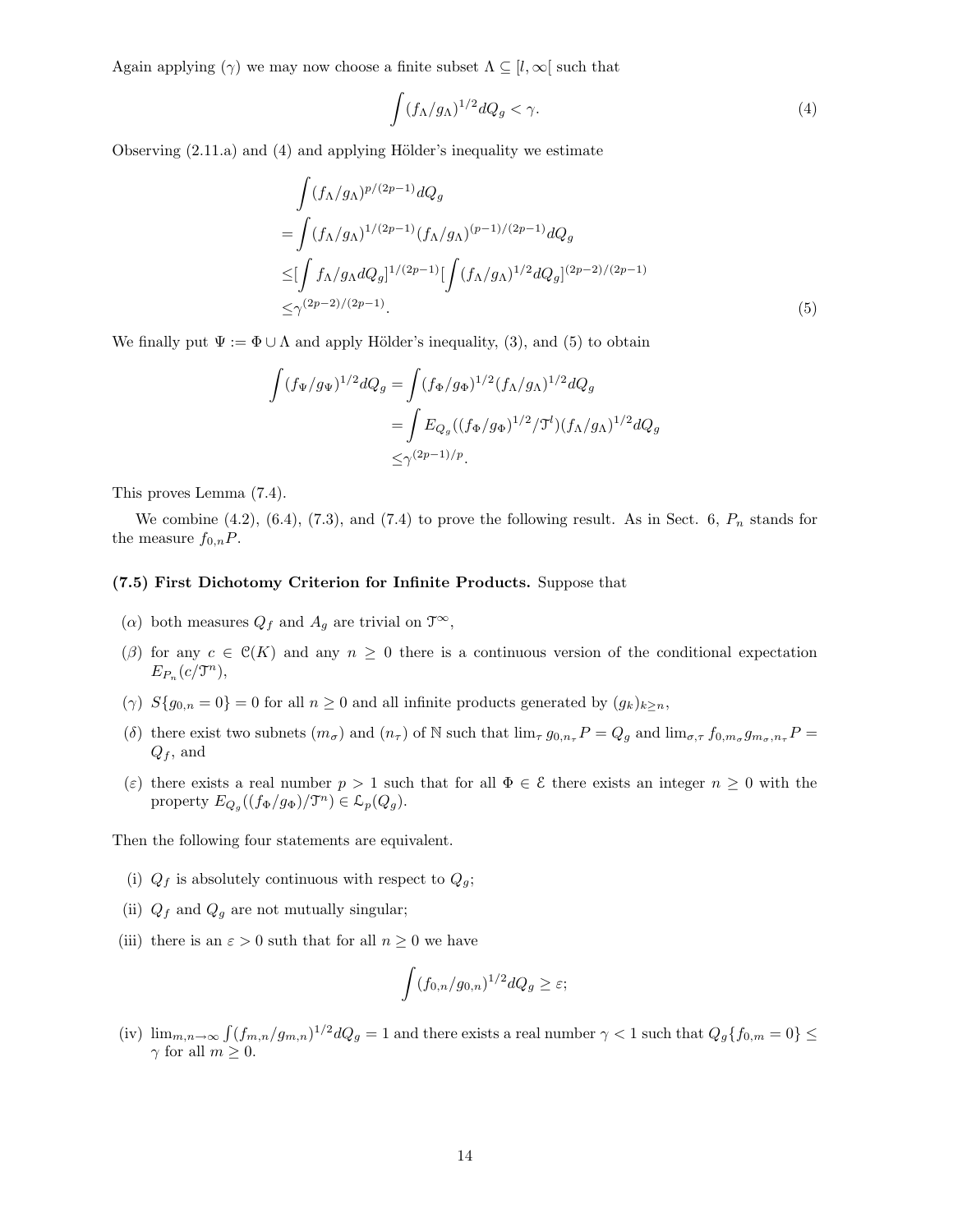*Proof.* Statements (i) and (ii) are equivalent by (6.4). If (iii) does not hold, then  $Q_f$  and  $Q_g$  are mutually singular by  $(4.2)$ . Now suppose that (iii) holds. Then we deduce from Hölder's inequality and  $(2.11.a)$ for any integer  $n \geq 0$  and any subset  $\Psi \subset [0, n]$ 

$$
\varepsilon^2 \leq \left[\int (f_{0,n}/g_{0,n})^{1/4} (f_{0,n}/g_{0,n})^{1/4} dQ_g\right]^2
$$
  
\n
$$
\leq \left[\int (f_{0,n}/g_{0,n})^{1/3} dQ_g\right]^{3/2}
$$
  
\n
$$
= \left[\int (f_{\Psi}/g_{\Psi})^{1/3} (f_{[0,n[\backslash \Psi}/g_{[0,n[\backslash \Psi})^{1/3} dQ_g]^{3/2})\right]
$$
  
\n
$$
\leq \int (f_{\Psi}/g_{\Psi})^{1/2} dQ_g.
$$

Hence (7.4.ii) does not hold, i.e. (7.4. $\gamma$ ) fails; thus the first half of (iv) is proved. On the other hand, we have for all  $m \geq 0$  by the Cauchy–Schwarz inequality and by  $(2.11.a)$ 

$$
\varepsilon^2 \leq \left[\int 1_{\{f_{0,m}>0\}}(f_{0,m}/g_{0,m})^{1/2}dQ_g\right]^2 \leq Q_g\{f_{0,m}>0\}.
$$

This completes the proof of (iv). The implication from (iv) to (ii) is just Lemma (7.3). Note that (7.3. $\gamma$ ) follows from  $(\gamma)$  and  $(\delta)$  by  $(2.11.b)$ .

(7.6) Remarks. (a) It is easy to see that the conditional expectation appearing in Hypothesis (7.5. $\varepsilon$ ) for  $n = 1 + \max \Phi$  is bounded (and  $(7.5.\varepsilon)$  is satisfied) when  $||E_{Q_g}(g_k^{-1}/T^{k+1})||_{\infty,Q_g} < \infty$  for all  $k \ge 0$ . This is in particular the case when  $E_P(g_k/\mathfrak{T}^{k+1}) = 1 (k \geq 0)$ ; cf. (4.5.2).

(b) Hypothesis (7.5. $\gamma$ ) and (7.5. $\varepsilon$ ) are trivially satisfied when all the  $g_n$ 's are strictly positive. Furthermore, Hypothesis (7.5. $\delta$ ) is satisfied when  $g_n = 1$  for all  $n \geq 0$ .

(c) One obtains a slightly better result, if the sequences  $(f_n)$  and  $(g_n)$  are not only jointly uncorrelated, but satisfy the stronger assumption  $E_P(f_n/\mathcal{T}^{n+1}) = 1 = E_p(g_n/\mathcal{T}^{n+1})(n \ge 0)$ . The proof of our next theorem makes no use of Theorem (5.2) or Theorem (6.4).

#### (7.7) Second Dichotomy Criterion for Infinite Products. Suppose that

- ( $\alpha$ )  $Q_g$  is trivial on  $\mathfrak{T}^{\infty}$ ,
- (*β*)  $E_P(f_n/\mathfrak{T}^{n+1}) = 1 = E_p(g_n/\mathfrak{T}^{n+1})$  for all  $n \ge 0$ ,
- (γ)  $S{g_{0,n} = 0} = 0$  for all  $n \ge 0$  and all infinite products generated by  $(g_k)_{k \ge n}$ ,

and

- (δ) there exist two subnets  $(m_{\sigma})$  and  $(n_{\tau})$  of N such that  $\lim_{\tau} g_{0,n_{\tau}} P = Q_g$  and  $\lim_{\sigma,\tau} f_{0,m_{\sigma}} g_{m_{\sigma},n_{\tau}} P =$  $Q_f$ .
- (a) The following four statements are equivalent.
- (i)  $Q_f$  is absolutely continuous with respect to  $Q_g$ ;
- (ii)  $Q_f$  and  $Q_g$  are not mutually singular;
- (iii) there is an  $\varepsilon > 0$  such that for all  $n \geq 0$ , we have  $\int (f_{0,n}/g_{0,n})^{1/2} dQ_g \geq \varepsilon$ ;
- (iv)  $\lim_{m,n \to \infty} \int (f_{m,n}/g_{m,n})^{1/2} dQ_g = 1.$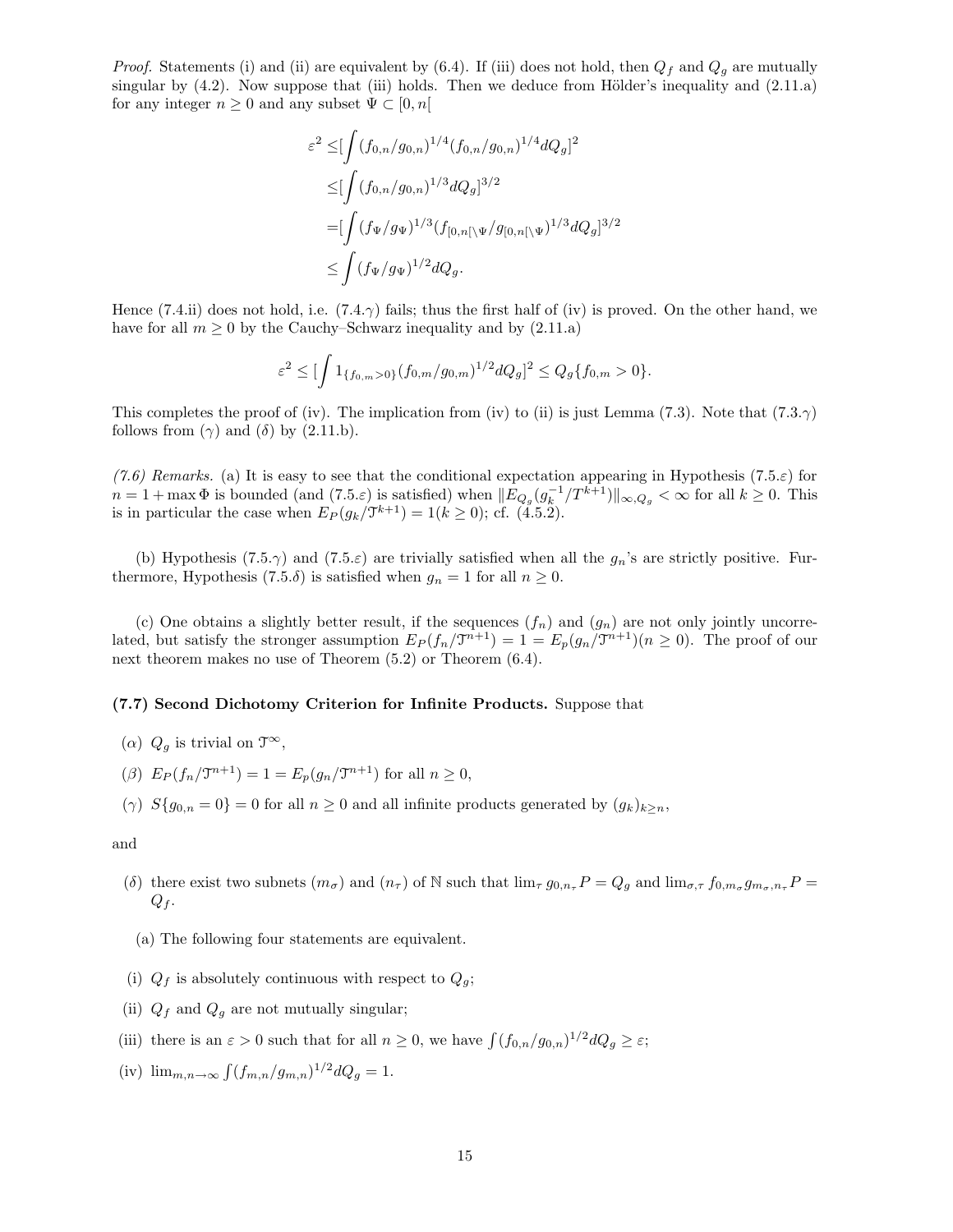(b) If the equivalent statements (i)–(iv) hold, then the sequence  $(f_{0,n}/g_{0,n})$  converges in  $\mathcal{L}_1(Q_q)$  to the Radon–Nikodym density  $dQ_f/dQ_q$ .

*Proof.* Statement (iii) follows from Statement (ii) by  $(4.2)$ . As in the case of Equality  $(4.5.2)$ , Assumptions  $(\beta)$  and  $(\gamma)$  imply

$$
E_{Q_g}((f_{\Phi}/g_{\Phi})/\mathfrak{T}^n) = 1\tag{1}
$$

for all  $\Phi \in \mathcal{E}$  and  $n \geq 1 + \max \Phi$ . Thus, using Lemma (7.4), ( $\alpha$ ), and (1), we deduce Statement (iv) from Statement (iii) in the same way as  $(7.5.iv)$  from  $(7.5.iii)$ . Equation (1) and (iv) together imply 3.4. $\alpha$ ). We now use Proposition  $(3.4)$  to show the implication from (iv) to (i) and Part (b) of the theorem. Note that (3.4.iii) follows from ( $\gamma$ ) and ( $\delta$ ) by (2.8).

 $(7.8)$  Remark. The results of this communication admit the following generalization. Suppose that S is a (real) algebra and a vector lattice of bounded functions on a set  $\Omega$  such that  $1 \in \mathcal{S}$ . Let  $\mathcal{F}$  be the  $\sigma$ –algebra generated by S and let  $\mathcal{M}(\mathcal{F})$  be the set of all finite signed measures on  $\mathcal{F}$ . It follows from the monotone class theorem that  $(S, \mathcal{M}(\mathcal{F}))$  is a separated dual system with respect to integration. Let P be a probability measure in  $\mathcal{M}(\mathcal{F})$  and let

$$
\mathcal{S}_1^+ := \{ \phi \in S \mid \phi \ge 0 \text{ and } \int \phi dP = 1 \}.
$$

Let  $(f_n)_{n\geq 0}$  and  $(g_n)_{n\geq 0}$  be jointly P–uncorrelated families in  $S_1^+$ , adapted to a decreasing sequence  $(\mathfrak{I}^n)_{n\geq 0}$  of  $\sigma$ -algebras generated by functions in S. Suppose for simplicity that  $g_n^{-1} \in \mathcal{S}$  for all  $n \geq 0$ . By an infinite product generated by  $(f_n)$  we mean a  $\sigma(\mathcal{M}(\mathcal{F}), \mathcal{S})$ –cluster point of the sequence  $(f_{0,n}P)_{n\geq 0}$ in  $\mathcal{M}_1^+(\mathcal{F})$ . Then, *mutatis mutandis*, all the foregoing results remain true if  $(K, \mathcal{B}, P)$  is replaced by  $(\Omega, \mathcal{F}, P)$ ,  $\mathcal{C}(K)$  is replaced by S, and weak\* topology on  $\mathcal{M}(K)$  is replaced by  $\sigma(\mathcal{M}(\mathcal{F}), S)$ . In most cases it is also possible to apply H. Bauer's representation [1] of abstract integrals by means of Radon measures to deduce the results in the abstract case from those in the topological case. We state here a sample result; it corresponds to Theorem (7.5).

(7.9) Theorem. Let notation be as in (7.8) and let  $Q_f$  and  $Q_g$  be infinite products generated by the sequences  $(f_n)$  and  $(g_n)$ , respectively. Suppose that

- ( $\alpha$ ) both measures  $Q_f$  and  $Q_g$  are trivial on  $\mathfrak{T}^{\infty}$ ,
- ( $\beta$ ) for any  $s \in S$  and any  $n \geq 0$  there is a version of S of the conditional expectation  $E_{P_n}(s/\mathfrak{T}^n)$ , and
- ( $\gamma$ ) there exist two subnets  $(m_{\sigma})$  and  $(n_{\tau})$  of N such that  $\lim_{\tau} g_{0,n_{\tau}} P = Q_g$  and  $\lim_{\sigma,\tau} f_{0,m_{\sigma}} g_{m_{\sigma},n_{\tau}} P = Q_g$  $Q_f$ .

Then Statements  $(7.5.i)$ – $(7.5.i)$  are equivalent in this situation.

(7.10) Remark (Kakutani's dichotomy theorem [10]). Let  $(\Omega_n, \mathcal{F}_n, P_n)_{n>0}$  be a sequence of probability spaces and suppose that  $h_n \in \mathcal{L}_1^+(P_n)$  satisfies  $\int h_n dP_n = 1$  for all  $n \geq 0$ . Define  $\Omega := X\Omega_n$ ,  $\mathcal{F} := \otimes \mathcal{F}_n$ ,  $P := \otimes P_n$ ,  $f_n(x_0, x_1, \dots) := h_n(x_n)$  for  $(x_0, x_1, \dots) \in \Omega$ , and  $g_n = 1(n \geq 0)$ . Let S be the set of all bounded,  $\mathcal{F}-$ measurable functions on  $\Omega$  that depend only on a finite number of coordinates. Then the sequence  $(f_n)_{n>0}$  generates exactly one infinite product, namely the product measure  $Q_f = \otimes h_n P_n$ . Let  $\mathcal{T}^n(n \geq 0)$  be the tail  $\sigma$ -algebras of F. Kolmogorov's 0–1 law no asserts that P is trivial on  $\mathcal{T}^{\infty}$ , and Kakutani's dichotomy theorem follows from the abstract version of Theorem (7.7). Kakutani's theorem is also contained in the abstract version (7.9) of Theorem (7.5), as the function

$$
w_n(x_0, x_1, \dots) := \int \dots \int t(y_0, \dots, y_{n-1}, x_n, x_{n-1}, \dots) \prod_{k=0}^{n-1} h_k(y_k) P_0(dy_0) \dots P_{n-1}(dy_{n-1})
$$

is a version of  $E_{P_n}(t/\mathcal{T}^n)$ , where t is an arbitrary bounded,  $\mathcal{F}-$ measurable function on  $\Omega$ .